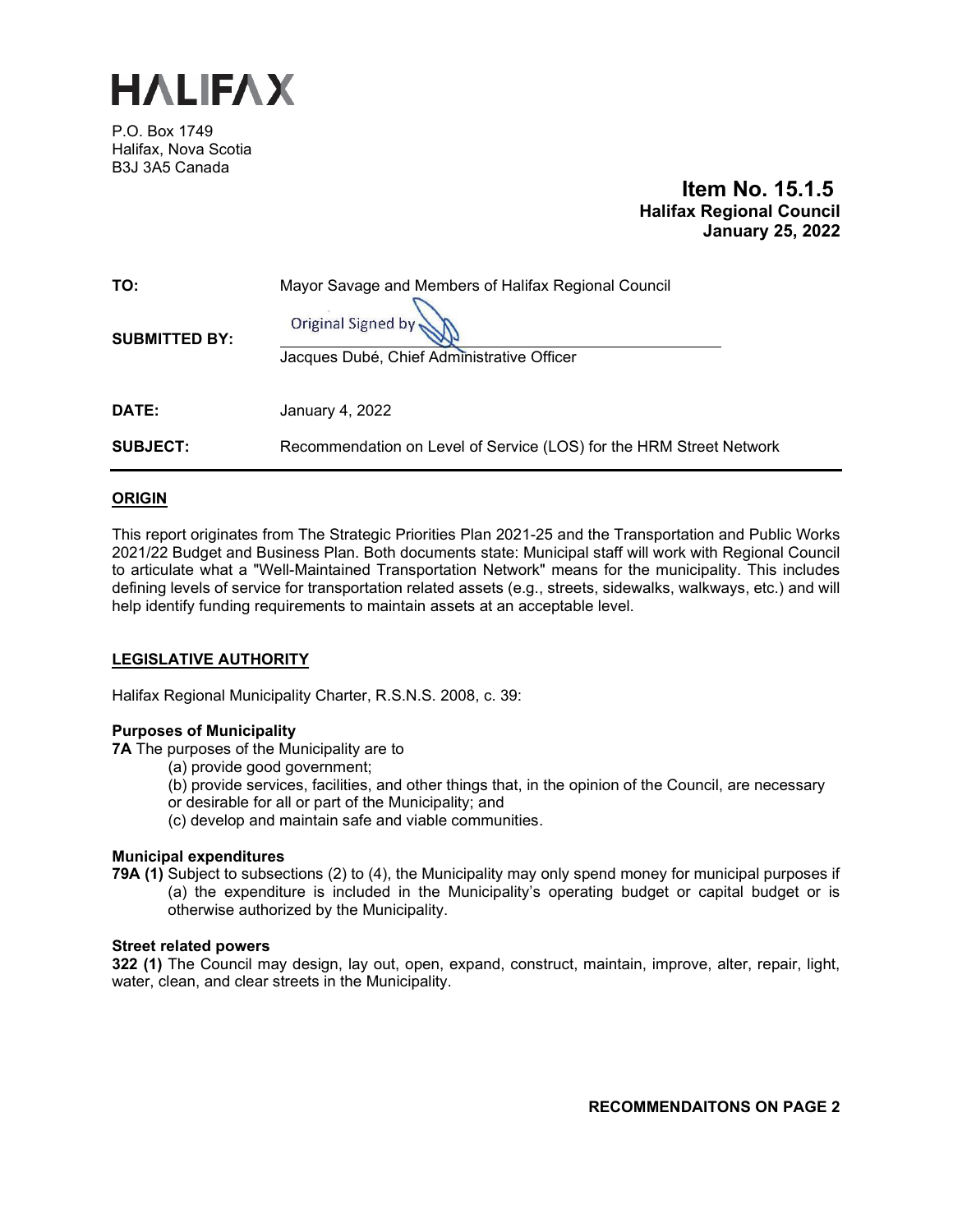#### **RECOMMENDATION**

It is recommended that Halifax Regional Council:

- 1) Approve the Pavement Quality Index (PQI) Condition Categories as described in Table 4 of this report;
- 2) Approve a target Level of Service (LOS) for the HRM road pavement network as outlined in the Discussion section of this report to maintain a minimum of 67% of the network in "Good" condition with PQI for each functional class of road greater or equal to the number shown in Table 4 for the "Good" category";
- 3) Approve the proposed Budget Based Funding Scenario described in Table 10 of this report as the target funding level for the Street Recapitalization Account in future capital plans; and refer to the 2022/23 Budget process for the initial 22/23 funding level;
- 4) Approve the continued use of District allocation for Capital program selection as described in the Discussion section of this report; and
- 5) Approve a biennial reporting period, whereby staff will conduct similar analyses and report back to Council every two years with pavement condition, as described in the Discussion section of this report.

#### **EXECUTIVE SUMMARY**

Transportation and Public Works (TPW) manages the maintenance and rehabilitation of 3897 lane kilometers of roads throughout HRM. Pavement management has been a core function of TPW, with ongoing investments in pavement engineering, and management tools and processes. In 2020, staff acknowledged the importance of defining Council approved levels of service (LOS) for transportation infrastructure and included an initiative in both the Strategic Priorities Plan 2021-25 and the Transportation and Public Works 2021/22 Budget and Business Plan to work with Council on defining LOS. As part of this initiative, given that pavements are HRM's highest valued asset, the focus was to establish LOS for the road network first.

In 2021, HRM Staff worked with Stantec Consulting Ltd. (Stantec) to review and update many of the core data and parameters utilized in the pavement management software, assess network condition based on the 2016, 2018 and 2020 data collections, conduct jurisdictional scans, develop new PQI triggers and condition categories, and recommend a Level of Service (LOS) for the HRM roadway network as it relates to condition. Several budget and performance LOS analyses were completed to ultimately recommend an LOS for the network that helps stabilize the condition over the 10-year analysis period. The LOS recommended by both staff and Stantec is to maintain a minimum of 67% of the network in good condition with PQI for each functional class greater or equal to the number shown in Table 4 of this report for the "Good" category. However, due to the historical backlog, significant funding is required immediately to rapidly improve network condition. With potential concerns on the ability for HRM staff and the industry to deliver a more robust capital program, staff conducted a budget-based scenario, where funding would gradually increase over the 10-year analysis period. The proposed funding scenario, displayed in Table 7, would result in continued short-term decline in condition, but by year 2030 would align with the recommended LOS.

The Street Recapitalization Account funds street rehabilitation but also funds elements such as concrete curb and gutter, integrated traffic calming, accessibility improvements, staff resources, etc. As part of this report, staff assessed funding impacts of these elements. It was observed that on average roughly 40% of Street Recapitalization funding is currently attributed to other elements. One of the measures that can be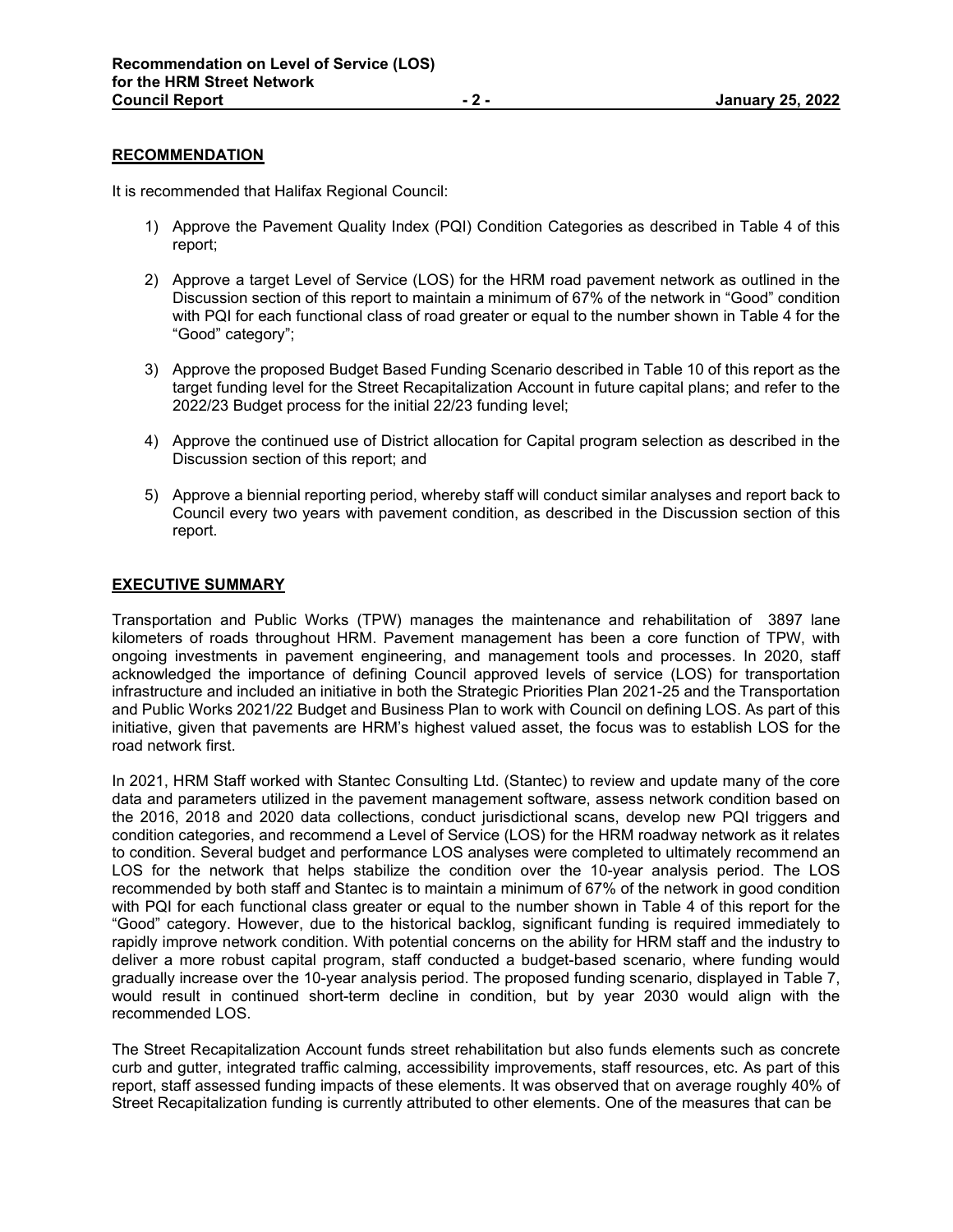implemented to help maintain pavement condition but reduce potential Street Recapitalization costs is to implement more timely surface treatments and light rehabilitation activities without adding all complete streets elements (until a more aggressive rehabilitation treatment is required). Therefore, staff is recommending that not every street selected as part of the Capital Program be immediately considered for complete streets aspects. The decision to hold on rehabilitating or adding additional assets will continue to be discussed as part of the overall integration process with the Integration Committee. If the complete streets elements are not necessarily a priority, or require multiple years of planning, they will be added in a future year when the paving strategy is more intrusive. Like this, the costs of rehabilitating or adding adjacent assets can be distributed over many years, while pavement condition can potentially be stabilized.

Another aspect reviewed in this report was the selection criteria for the street rehabilitation program, including District allocation. Staff conducted an analysis where they compared optimization based on allocated funds and optimizing by District individually versus optimizing the entire network simultaneously. The analysis resulted in similar performance for both methodologies; therefore, staff are recommending that District allocation continue to be utilized at this time as part of program selection.

As part of the next steps, staff will continue to collect pavement condition data, conduct further refinement of the core data and parameters utilized in the pavement management software and conduct further budget and performance analyses as parameters are refined and adjust funding requirements as necessary. This will be completed biennially.

## **BACKGROUND**

Transportation and Public Works (TPW) is responsible for the maintenance and rehabilitation of HRM's road network. It is comprised of 3897 lane kilometers of arterial, collector and local roads and is likely HRM's highest valued asset, valued over \$1.6 billion. Pavement Management has been a core function of TPW, with both an on-going pavement condition data collection program and Pavement Management System (PMS). The information is used to monitor pavement condition, identify deficiencies, and develop annual/long term capital investment plans. Over time, HRM has continued to invest in the development of pavement engineering and management tools and processes.

Between 1996 and 2015, HRM collected pavement condition data for its road sections on a three-year cycle via visual windshield surveys performed by a field technician. The collected data was then uploaded into the PMS software Road Analytics, which was used primarily as the repository for pavement inventory and condition data, and had few analytical capabilities. The condition data uploaded to Road Analytics was used to compute the performance index reported at that time, the Surface Distress Index (SDI). The SDI was based on a scale from zero to 10, where 10 was best condition and zero worst condition.

In 2014 HRM engaged a third-party consultant to conduct an analysis of the current surface condition of the pavement network, assess current PMS processes, evaluate long term rehabilitation investment strategies based on alternative budget scenarios, and provide recommendations and next steps.

In 2016 HRM developed a Pavement Condition Rating Guide, procured a new PMS (Highway Pavement Management Application (HPMA)), and adopted a new pavement condition data collection methodology. The new data collection methodology involves collecting condition data biennially using a multi-function data collection vehicle. The vehicle includes a Laser Crack Measurement System (LCMS) for crack detection, laser profiler for rut and roughness measurements, a Distance Measuring Instrument (DMI), GPS and Right of Way (ROW) camera. Data collection is completed by a third-party consultant, and data for the entire network is captured over a two-month period. The intent of the new data collection methodology was to accelerate the collection period and to eliminate possible subjectivity involved with manual windshield surveys.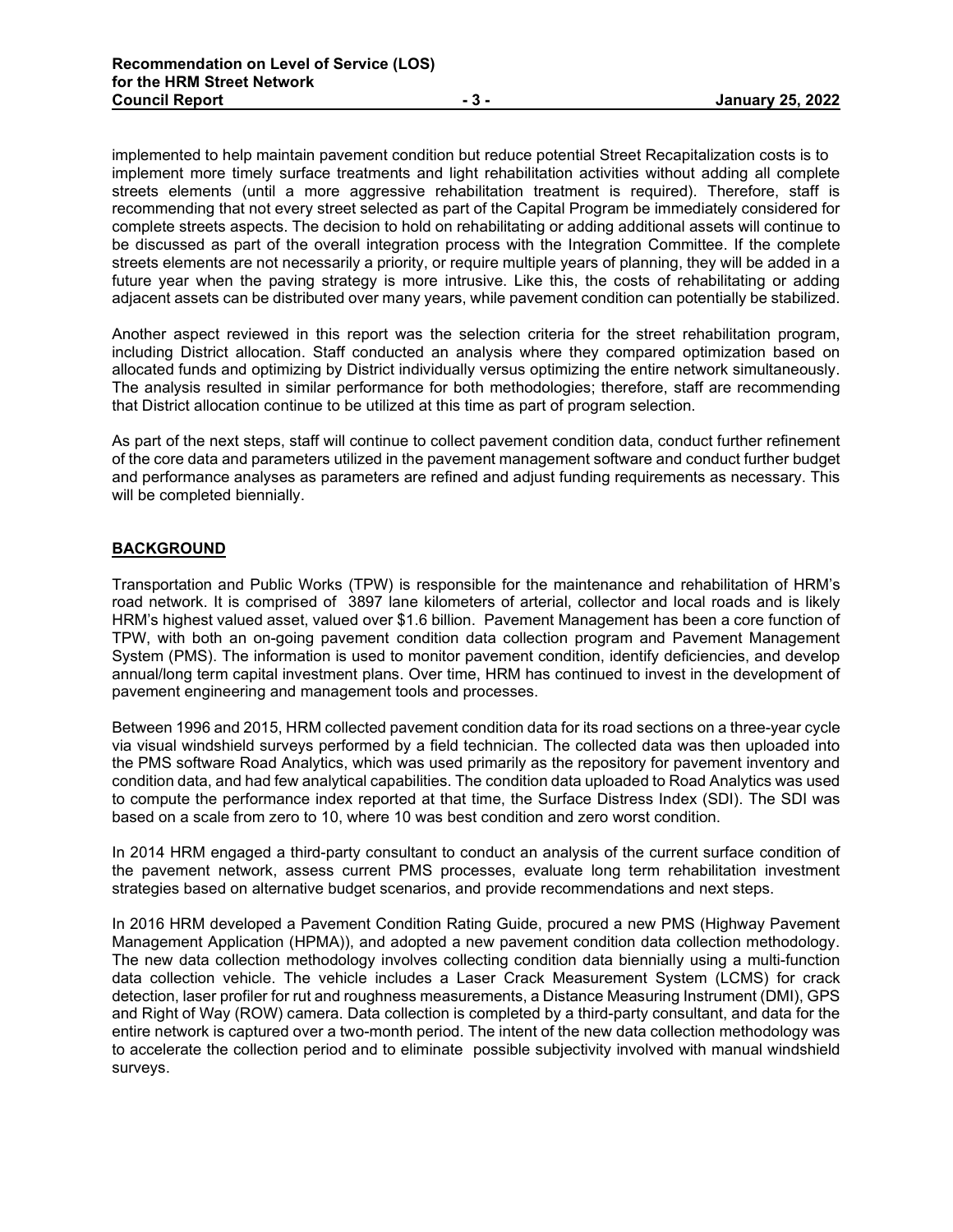Like Road Analytics, HPMA serves as a repository for pavement inventory and condition data, and computes the performance indices; however, the software also has many analytical capabilities including the tools to evaluate various funding or condition-based constraints to help in decision making as it relates to the management of the road network. The software can also predict long term performance using deterioration models to predict condition over time.

As part of the new PMS implementation, HRM also adopted new performance indices related to roadway condition: The Pavement Condition Index (PCI), Ride Condition Index (RCI), and Pavement Quality Index (PQI). Unlike the SDI, the PCI, RCI, and PQI range from zero (worst condition) to 100 (best condition). The PCI is based on pavement surface distresses that include, alligator cracking, edge cracking, longitudinal / transverse cracking, bleeding, potholes, patching and utility cut patching and rutting. As part of the new data collection methodology and PMS, HRM started collecting roughness, which is a measure of the pavement longitudinal profile. It is used to describe the ride quality of a road, and is defined in HPMA as the RCI. The PQI is a composite performance index composed of both surface distresses and roughness, and is therefore based on the PCI and RCI. Given that roughness was an added parameter, it was decided that HRM would begin using PCI as the performance index until staff were able to review roughness datasets, with the intent to eventually transition to PQI as the overall index.

Since 2016, HRM staff have also worked to refine the PMS to align with HRM's requirements, capture and review condition data and conduct analyses using the PMS software. Table 1 summarizes HRM's pavement asset management activities since 2014.

| <b>Timeline</b> | <b>Pavement Asset Management Activities</b>                                                                                                                                                                                                                                                                                                 |
|-----------------|---------------------------------------------------------------------------------------------------------------------------------------------------------------------------------------------------------------------------------------------------------------------------------------------------------------------------------------------|
| 2014            | • Pavement Condition Report (current network condition, investment strategies,<br>recommendations, and next steps)                                                                                                                                                                                                                          |
| 2016            | Pavement Condition Rating Guide Development (New Data Collection Methodology)<br>$\bullet$<br>Linear Referencing System Standards Development<br>Completed High Speed Pavement Condition Data Collection (Surface Distress and<br>Roughness)<br>Procured New Pavement Management System - Highway Pavement Management<br>Application (HPMA) |
| 2017            | Completed Initial Implementation of HPMA<br>$\bullet$                                                                                                                                                                                                                                                                                       |
| 2018            | Completed High Speed Pavement Condition Data Collection (Surface Distress and<br>Roughness)                                                                                                                                                                                                                                                 |
| 2019            | Capital Budgeting and Programming Analysis Using HPMA<br>$\bullet$<br><b>Pavement Condition Data Update</b>                                                                                                                                                                                                                                 |
| $2019 - 2020$   | • Pavement Condition Indices and Performance Prediction Models Review/Update                                                                                                                                                                                                                                                                |
| 2020            | <b>HPMA Construction History Update</b><br>$\bullet$<br><b>HPMA Traffic Data Update</b><br>Capital Budgeting and Programming Analysis Using Updates and Enhanced HPMA<br>Models<br>Completed High Speed Pavement Condition Data Collection (Surface Distress and<br>Roughness)                                                              |

**Table 1.** HRM Pavement Asset Management Activities Since 2014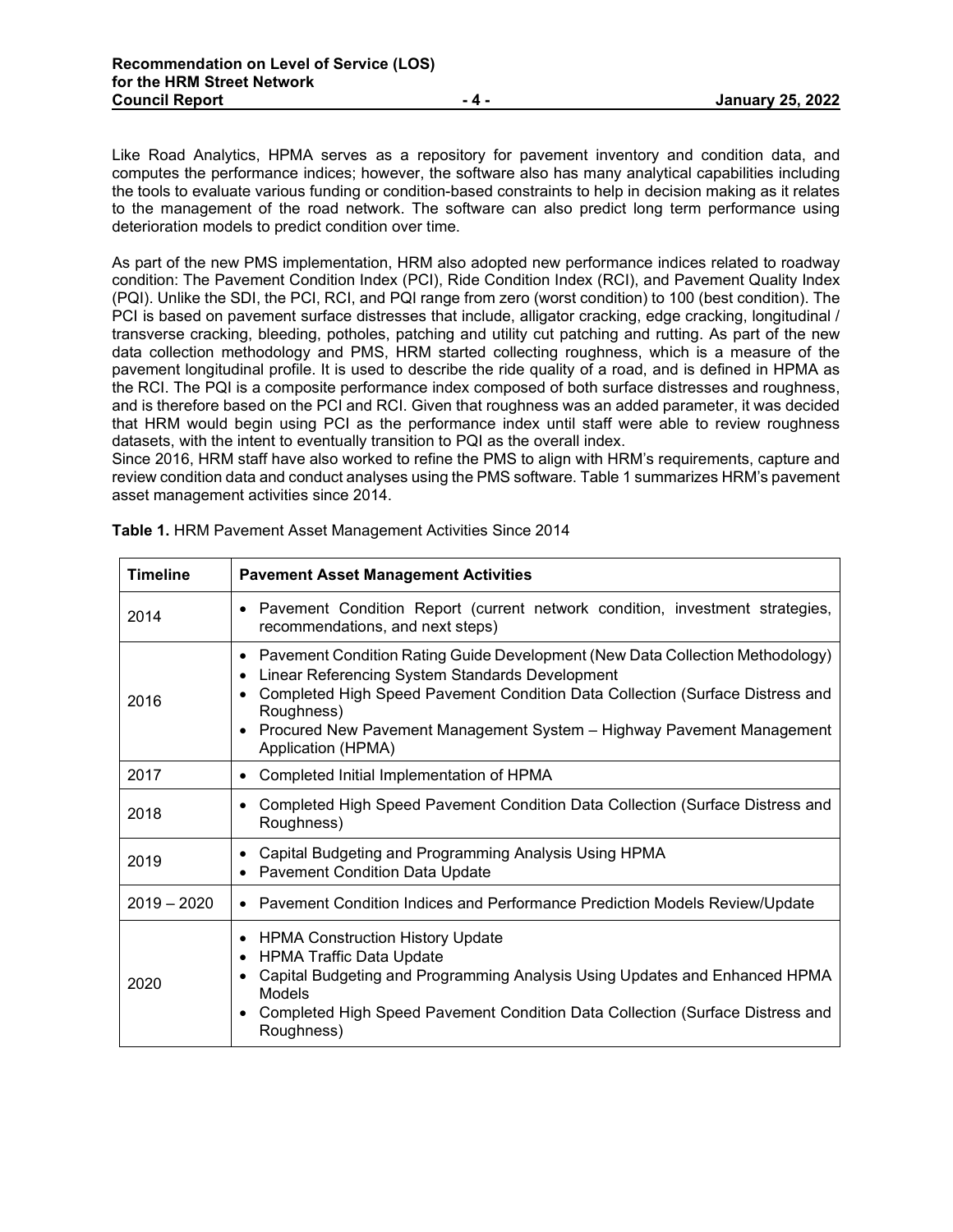|      | • HPMA Construction History and Pavement Condition Data Update<br>• HPMA Models and Decision Trees Review/Update |
|------|------------------------------------------------------------------------------------------------------------------|
|      | • RCI Equation Update                                                                                            |
| 2021 | • Transition to PQI as Performance Index Related to Pavement Condition                                           |
|      | Maintenance & Rehabilitation (M&R) Treatments Service Lives Update                                               |
|      | • Updated M&R Treatments List                                                                                    |
|      | • Unit Costs Update - Based on 2020 Unit Rates                                                                   |
|      | • PQI Triggers and Performance Targets/Level of Service (LOS) Review                                             |

The 2014 Pavement Condition Report provided a budget scenario for maintaining the current network average condition at that time. The recommendation indicated a funding need for pavements of \$313M between 2015 and 2024. As shown in Figure 1, the funding attributed solely to pavements between 2015 and 2021 indicates a shortfall of approximately \$83.8M over those seven years.



**Figure 1.** Estimated Versus 2014 Recommended Budget Spend on Pavements

As noted in Table 1, pavement condition data collection was completed in 2016, 2018 and 2020. As shown in Figure 2, the Pavement Condition Index (PCI) for the network and across all functional classes has steadily decreased.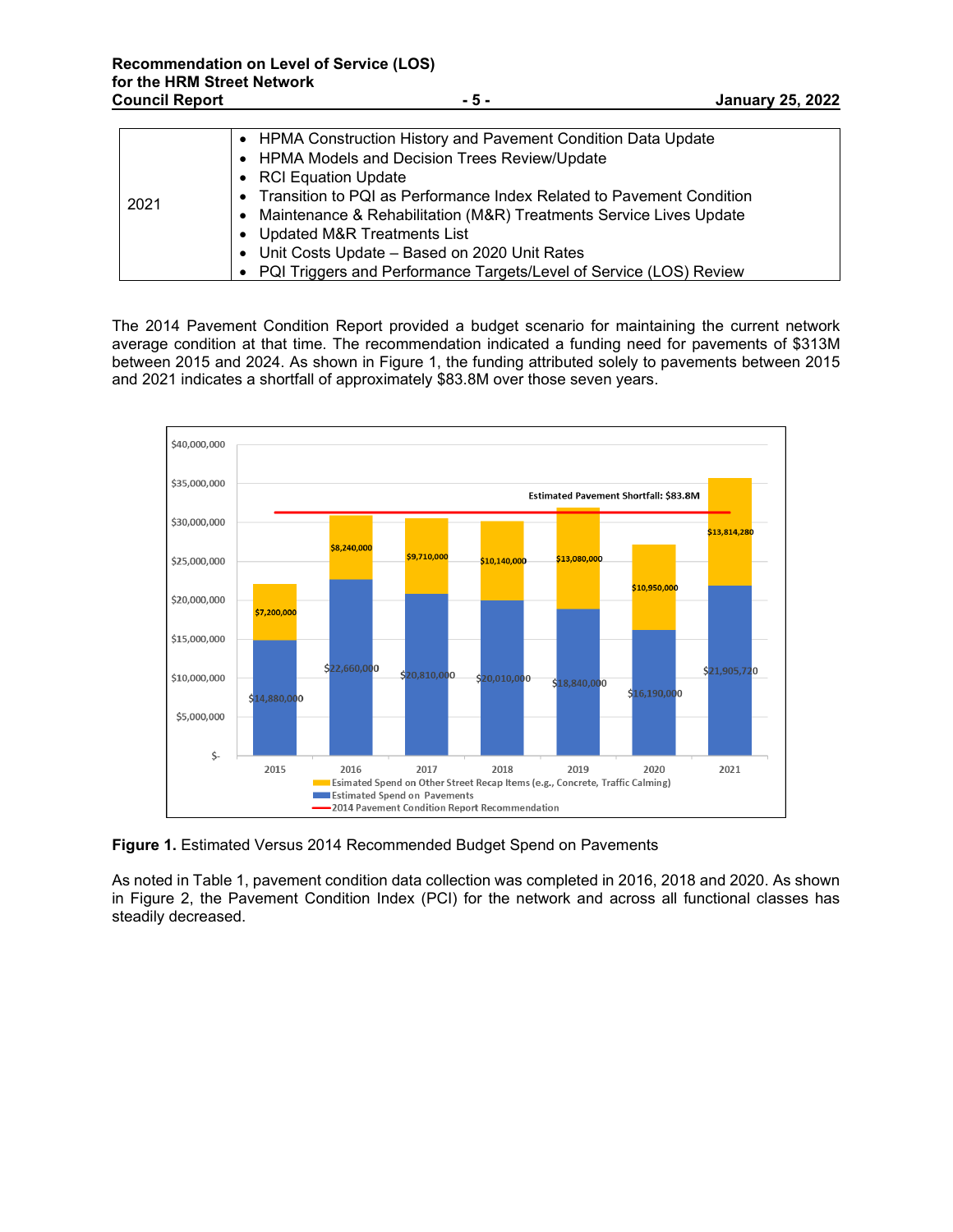

**Figure 2.** Pavement Condition Index (PCI) for Network and by Functional Class Since 2016 Given the estimated shortfall in pavement spending, the average network condition has decreased, and the rehabilitation backlog has increased. Historically staff have presented to Council the rehabilitation backlog required to bring all streets above a PCI of 75 (or SDI of 7.5). As shown in Figure 3, backlog has increased significantly between 2015 and 2018. Note that backlog was not computed with the 2020 condition data using this methodology. Needs backlog is further discussed in the Discussion section of the report, and includes the 2020 data.



**Figure 3.** Rehabilitation Backlog Between 2015 and 2018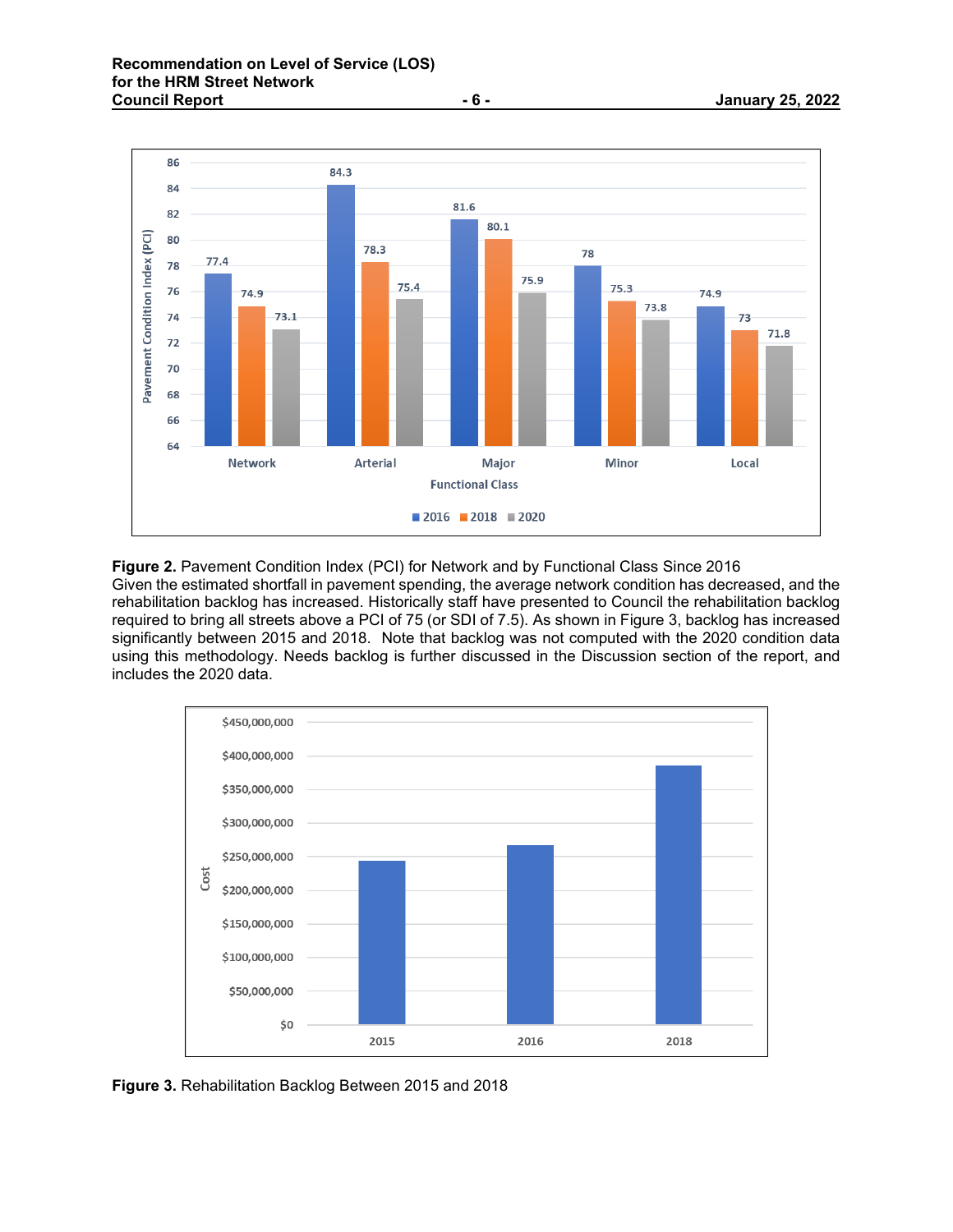Historically, the development of HRM's annual street rehabilitation capital program has been largely based on the following criteria:

- SDI/PCI/PQI (street condition rating).
- Street classification (e.g., arterial, collector, local).
- Type of existing street surface material.
- Synergies, conflicts, and integration with both internal and external stakeholders (Integration Committee) (i.e., engage in integration opportunities with utilities such as Halifax Water or with internal stakeholders such as Active Transportation or Transit; avoid conflicts with large development projects).
- Rehabilitation backlog in each District (i.e., funding is allocated by District based on the percentage of the overall backlog in each District. Therefore, a District with a higher percentage of rehabilitation backlog receives a higher percentage of funding allocation to help reduce the backlog).
- Budget levels.

# **DISCUSSION**

Like HRM, annual investments in transportation infrastructure throughout many agencies in North America continue to fall short of needs, resulting in a persistent and growing backlog of maintenance and rehabilitation (also referred to as infrastructure deficit). This has become a critical challenge for agencies as they struggle with constrained budgets and increased demands for infrastructure use. As a result, agencies are increasingly completing data-driven analysis and adopting performance-based management and decision-making approaches to help develop and prioritize investments and policies.

In a recent Transportation Association of Canada (TAC) study on performance-based decision making conducted by Montufar, Regehr and Haas<sup>1</sup>, several agencies were surveyed on the level of impact that various performance objectives have on their asset management decisions and on the optimization techniques that the respondents use for managing assets. The performance objective that was identified by respondents as having the highest level of impact was asset condition, followed by safety and then financial resources. The survey identified engineering judgement as the most used optimization technique for asset management, followed by level of service targets and risk exposure analysis.

In 2021, HRM staff worked with Stantec Consulting Ltd. (Stantec) to review and update many of the core data and parameters utilized in HPMA to better refine the analytical capabilities of the software. In addition, HRM reviewed and updated many of the models utilized in HPMA, and transitioned to the Pavement Quality Index (PQI) to measure the functional performance of the pavement assets related to the condition (i.e., Performance Index). In 2021, Stantec was also retained to conduct jurisdictional scans, work with HRM staff to develop new PQI triggers and condition categories, and recommend a Level of Service (LOS) for the HRM roadway network as it relates to condition.

One of the key objectives of HRM's pavement management program is to manage the assets to the level of service (LOS) that meets the expectations of customers (i.e., public users), and to provide a safe and functional road network, while applying cost-effective solutions. LOS targets are used by some agencies to set an annual maintenance and rehabilitation standard that aligns with the public's expectations and available funding. For some agencies, the LOS may be striving to maintain the current network average condition. For others, they may wish to maintain a targeted percentage of the network in good or poor condition, where good and/or poor is defined by the overall asset condition. This is often characterized by indices, such as the PQI. The jurisdictional scans conducted by Stantec suggested that some municipalities strive to maintain a particular network average condition; however, there are larger jurisdictions such as provincial/state level agencies in Canada and the United States and larger municipalities/cities that use

<span id="page-6-0"></span><sup>1</sup> Montufar, J., Regehr, J., Chapman, S. and Haas, R. 2021. Performance-Based Decision Making for Asset Management: Lessons Learned and Practitioner Toolkit. Ottawa, ON: Transportation Association of Canada.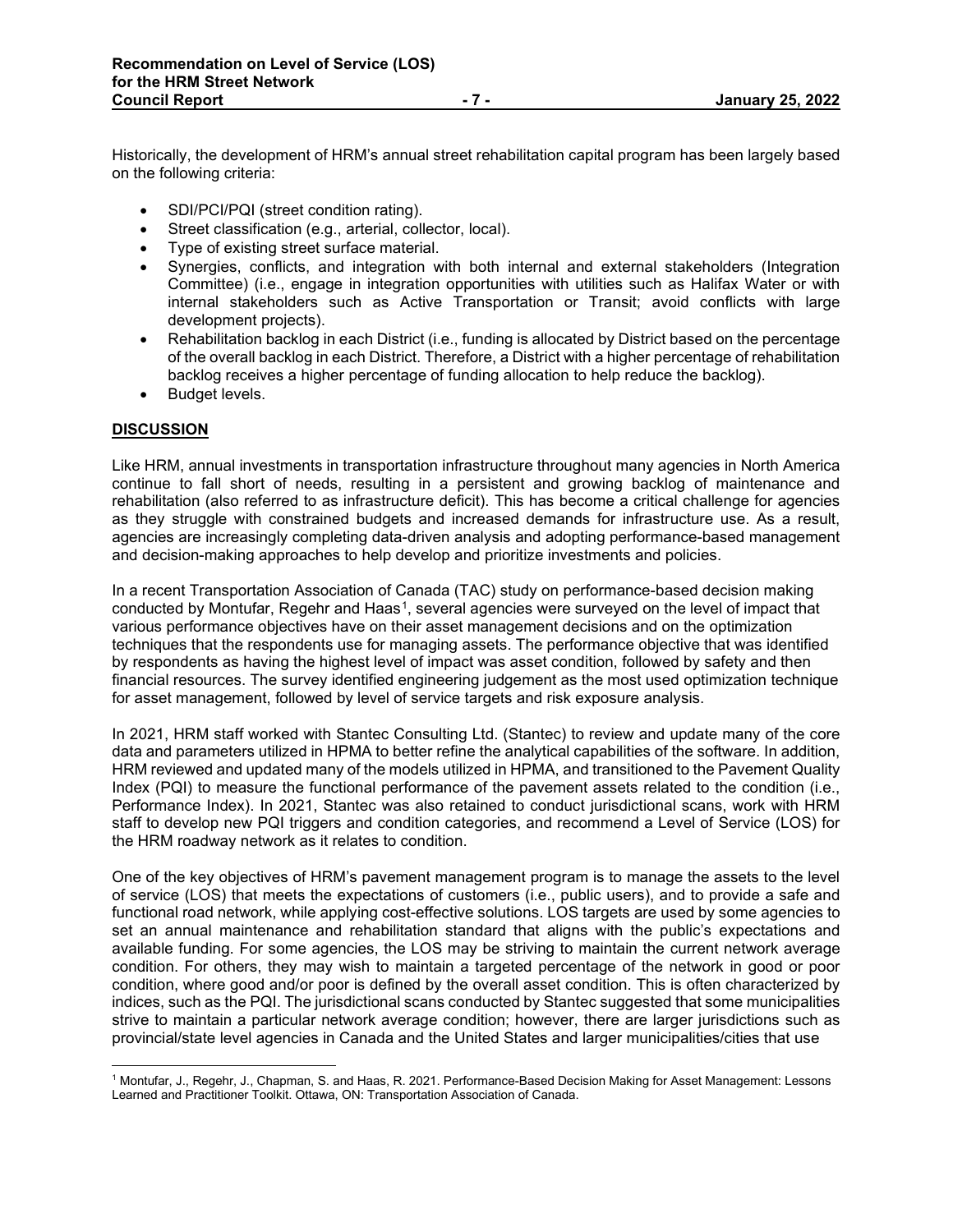overall percent good or percent poor as targets for their network. In general, the LOS selected by an agency may relate to the level of sophistication regarding their pavement management processes.

With HRM's roadway network condition steadily declining and the rehabilitation backlog (infrastructure deficit) continuing to increase, HRM staff believe it is now imperative to establish a Council approved Level of Service (LOS) that stabilizes the network condition while determining funding requirements over the next ten years that align with the newly established LOS. With the optimizations made to HPMA, staff now have a greater comfort level with the analytical capabilities of the software.

## **Establishing PQI Triggers and Condition Categories**

HPMA uses pavement condition data and analysis models to forecast maintenance and rehabilitation needs across the road network, and can develop maintenance program budgets and priorities. HPMA uses costeffectiveness and marginal cost-effectiveness approaches to select an optimized program. In other words, performing the right fix at the right time. Rehabilitation needs generally increase when roads are not maintained or rehabilitated within a timeframe when the work would be effective (i.e., missed opportunities to resurface a road may result in more costly rehabilitation work, including partial or full reconstruction being required much earlier in the overall life of the pavement).

The optimization function provides a methodology for determining feasible maintenance and rehabilitation (M&R) strategies for each street section (cost-effectiveness), and can perform network optimization of the strategies based on performance and/or funding constraints (marginal cost-effectiveness). Performance constraints can be used to determine funding requirements while funding constraints can be used to develop a work program or determine resulting network performance.

The M&R strategy analysis process is based on user-defined decision trees that vary by functional class and pavement type. The decision trees define the feasible strategies under various conditions. Each treatment alternative selected, based on the decision tree, is analyzed in terms of life-cycle costs and performance (performance index and/or individual distresses predicted). The decision trees utilized in HPMA were defined by HRM staff in consultation with Stantec, and align with typical HRM construction practices.

The cost-effectiveness analysis and evaluation methodology is extensively used in pavement management. The study conducted by Montufar, Regehr and Haas<sup>1</sup> suggests that the methodology provides a relatively simple calculation where costs and benefits are clearly outlined, is successful in evaluating the costeffectiveness of individual system interventions, and is perceived to be a reliable, objective, and consistent technique for prioritizing investments. However, while the analysis has the ability to select a cost-effective program, it does not have the ability to assess intangible factors such as disruption/congestion, integration opportunities / conflicts with other stakeholders, or issues such as environmental impacts (i.e., street flooding/icing problems) which are also key factors in developing a comprehensive rehabilitation program. Another factor is the implementation of complete streets. In certain instances, the inclusion of complete streets elements requires the paving strategy to be more intrusive than required in terms of pavement costeffectiveness, or can result in delays to the rehabilitation year due to planning requirements. This results in a sub-optimal treatment selection and influences overall budget. However, the benefits of applying the complete streets elements in some instances may outweigh the cost-effectiveness of the pavement treatment selection/timing when assessing the entire roadway corridor. As a result, engineering judgement is also important in the overall development of the program.

As mentioned in the Background section, historical backlogs were calculated using a PCI of 75 (or SDI of 7.5), and represented the funds required to bring all streets above this value. In this scenario, the intent was to eliminate all potential rehabilitation needs for the network. With HPMA, the software has the capability to set differing rehabilitation triggers based on functional class. Rehabilitation triggers are commonly used by agencies to aid in rehabilitation needs analysis. They represent the condition level where an asset requires needs or intervention by means of maintenance or rehabilitation, and generally differ by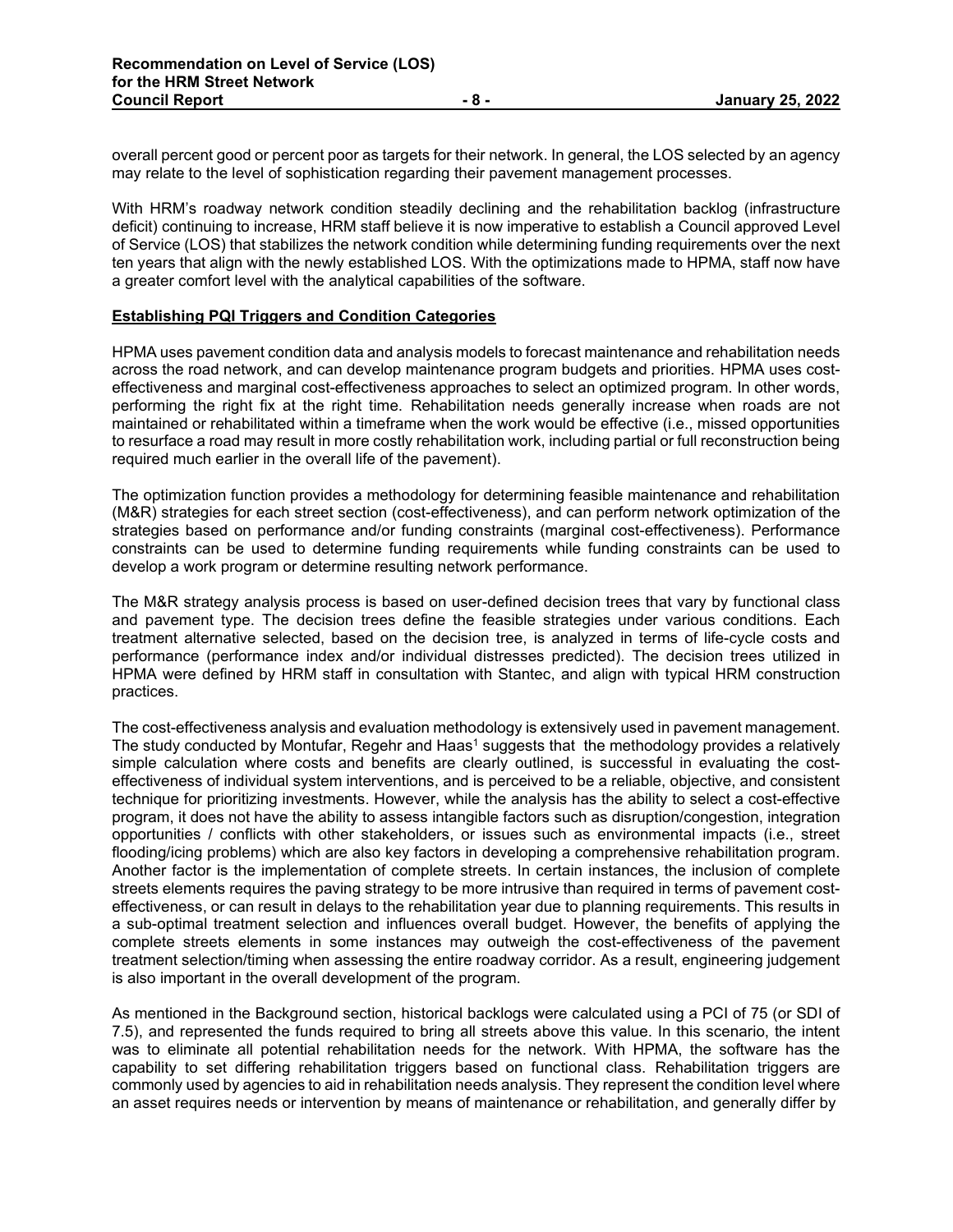road functional class (i.e., Arterial, Collector, Local). In many cases throughout the industry, the condition rehabilitation triggers represent the condition level where the asset would be considered in poor condition. It can also be considered the critical value you would not want a particular asset to fall below. For HRM, the condition triggers are based on PQI.

The needs analysis performed using HPMA utilizes M&R optimization analysis described above and ultimately calculates the cost required to bring all streets above the trigger values for each functional class. Need is defined as the level where a street segment falls below the trigger, and therefore the objective of the M&R analysis is to identify the feasible M&R treatments (i.e.,, microsurfacing, overlay, mill and overlay, reconstruction, etc.) for each section in need based on the current PQI during the analysis period. The costs identified are for pavement M&R only, and do not include any additional assets. The year in which a street's PQI falls below the defined PQI trigger is the pavement need year.

During the initial implementation of HPMA, HRM staff selected PQI triggers which they considered were aligned with industry standards. However, as part of the analyses performed by HRM staff and Stantec in 2021, Stantec conducted jurisdictional scans of comparable agencies to confirm if HRM's triggers aligned with industry. In addition, Stantec conducted an analysis to evaluate the existing PQI triggers and assess the need for establishing new PQI triggers. The analysis involved conducting a needs sensitivity analysis using the following scenarios:

- Initial PQI Triggers (established during initial implementation of HPMA)
- Initial PQI Triggers Minus Five PQI Points
- Initial PQI Triggers Plus Five PQI Points
- Initial PQI Triggers for Arterial and Major Collector and Minus Five PQI Points for Minor Collector and Local

The first sensitivity analysis that was performed included the plus and minus five PQI points scenarios. The plus/minus five PQI points were somewhat arbitrary selections, but still aligned with industry standards, and provided enough differentiation in PQI to observe the needs impacts from altering the trigger values. Once this analysis was completed, HRM staff decided to add a fourth scenario which would maintain the initial values for arterials and major collectors but reduce the thresholds for minor collectors and locals. The intent of this decision was to keep higher traffic volume streets (i.e., arterials and major collectors) in better condition but reduce overall funding needs by reducing the threshold on lower traffic volume streets (i.e., minor collectors and locals). PQI trigger values corresponding to each scenario are shown in Table 2. Based on the jurisdictional scans, all scenarios align with the ranges identified from other jurisdictions.

| <b>Functional</b><br><b>Class</b> | <b>PQI Trigger</b><br><b>Scan Ranges</b> | <b>Initial PQI</b><br><b>Triggers</b> | <b>Initial PQI</b><br>Minus 5 | <b>Initial PQI</b><br>Plus <sub>5</sub> | <b>Initial PQI Minus 5</b><br>(Minor and Local<br>Only) |
|-----------------------------------|------------------------------------------|---------------------------------------|-------------------------------|-----------------------------------------|---------------------------------------------------------|
| Arterial                          | 50 to 70                                 | 60                                    | 55                            | 65                                      | 60                                                      |
| Major Collector                   | 40 to 65                                 | 55                                    | 50                            | 60                                      | 55                                                      |
| <b>Minor Collector</b>            | 40 to 65                                 | 55                                    | 50                            | 60                                      | 50                                                      |
| Local                             | 40 to 55                                 | 50                                    | 45                            | 55                                      | 45                                                      |

| Table 2. PQI Trigger Scenarios |  |
|--------------------------------|--|
|--------------------------------|--|

Using the various triggers identified above, Stantec performed an M&R optimization analysis using HPMA for all roads in the network. Ten years was selected as the analysis period. The results of the needs analysis for each trigger scenario are displayed in Table 3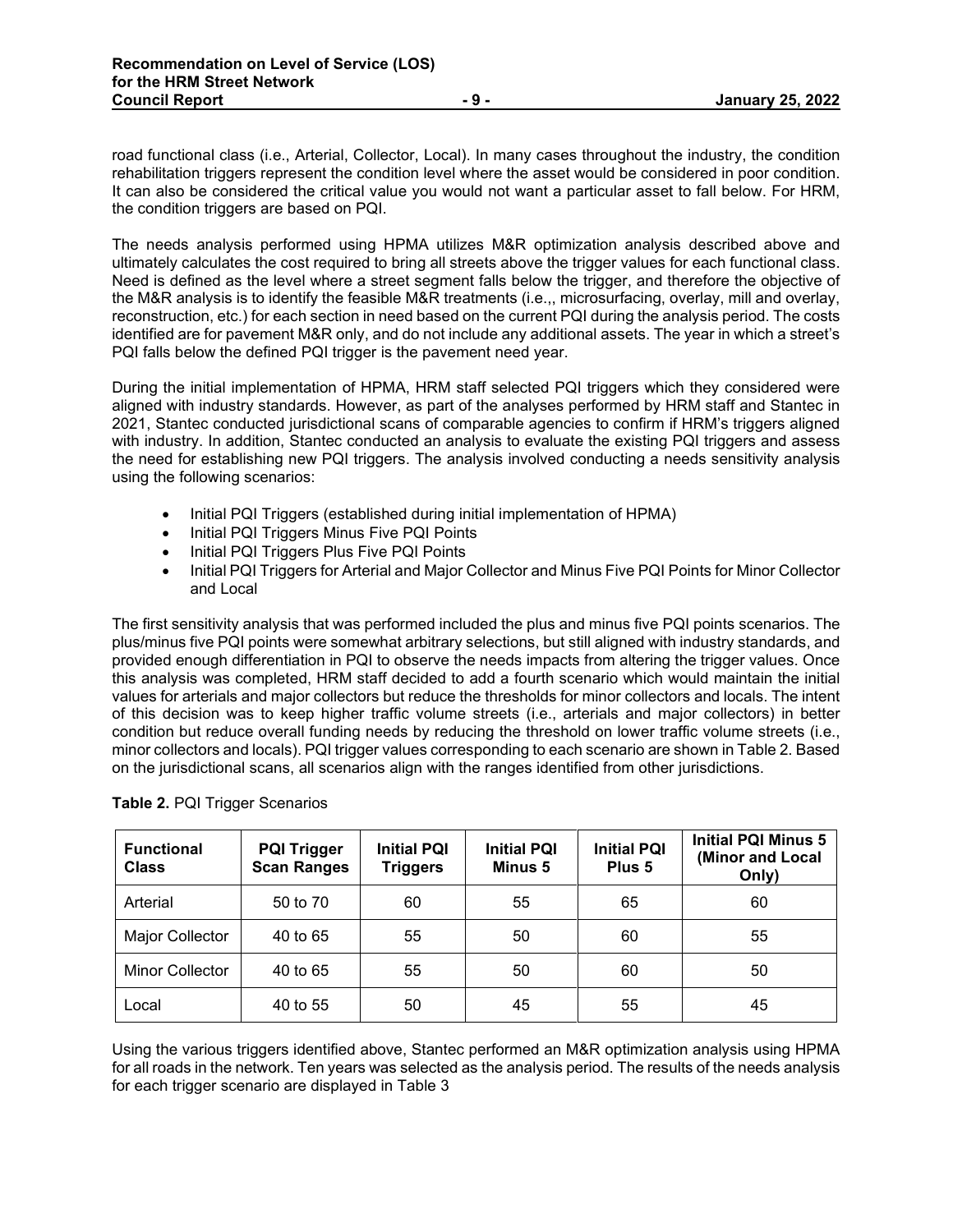| <b>Budget Scenario</b>                        | <b>Average Annual</b><br><b>Needs</b><br>(\$M) | Year-1<br>Needs (\$M) |
|-----------------------------------------------|------------------------------------------------|-----------------------|
| Initial PQI Triggers                          | \$53 M                                         | \$192 M               |
| Initial PQI Minus 5                           | \$52 M                                         | \$152 M               |
| Initial PQI Plus 5                            | \$60 M                                         | \$235 M               |
| Initial PQI Minus 5 (Minor<br>and Local Only) | \$50 M                                         | \$163 M               |

**Table 3.** Results of Need Budget Scenarios Related to PQI Triggers

Reviewing the results, the "Initial PQI Triggers for Arterial and Major Collector and Minus Five PQI Points for Minor Collector and Local" scenario has the lowest average annual needs among all other scenarios with the second lowest Year-1 needs. As a result, Stantec recommended reducing the existing PQI triggers for minor collectors and locals to align with this scenario. Given the current financial pressures faced by HRM, HRM staff agreed with the recommendation and lowered the PQI triggers for minor collectors and locals given that they are still within the ranges identified in the jurisdictional scans. These PQI triggers were then used for the LOS analysis described in the next section of the report. As a note, the needs identified in Table 3 would be the funds required to bring all streets above poor condition. It does not represent the funds required to eliminate all M&R requirements.

In addition to the PQI triggers used in the needs analysis described above, the PQI of a road section can then be classified as Good, Fair, or Poor, where the Good/Fair/Poor thresholds would also vary by functional class. HRM staff, through consultation with Stantec and review of the jurisdictional scans, established new condition categories for each functional class as part of the work completed in 2021. Three condition categories (Good/Fair/Poor) were selected for each functional class as outlined in Table 4. Similar to the PQI triggers, the condition categories have higher thresholds depending on functional class, i.e., higher traffic volume streets have higher thresholds. It should be noted that three to five condition states are typical throughout the industry.

| <b>Functional Class</b> | Good      | Fair  | Poor |
|-------------------------|-----------|-------|------|
| Arterial                | $\geq 75$ | 60-75 | ≤60  |
| <b>Major Collector</b>  | $\geq 70$ | 55-70 | ≤55  |
| <b>Minor Collector</b>  | $\geq 65$ | 50-65 | ≤50  |
| Local                   | $\geq 60$ | 45-60 | ≤45  |

**Table 4.** PQI Condition Category Thresholds for Each Functional Class

Once the transition to PQI was completed and the new PQI triggers and condition categories were established, HRM staff assessed network condition using the 2016, 2018 and 2020 condition data. Figure 4 displays the PQI for the network and for each individual functional class. Figure 5 indicates the needs backlog or cost required to bring all streets above the newly established trigger values. Figure 6 shows the distribution of Good/Fair/Poor. Like the PCI trend and backlog identified in the Background section of the report, the condition analyses conducted in 2021 show significant deterioration over the three most recent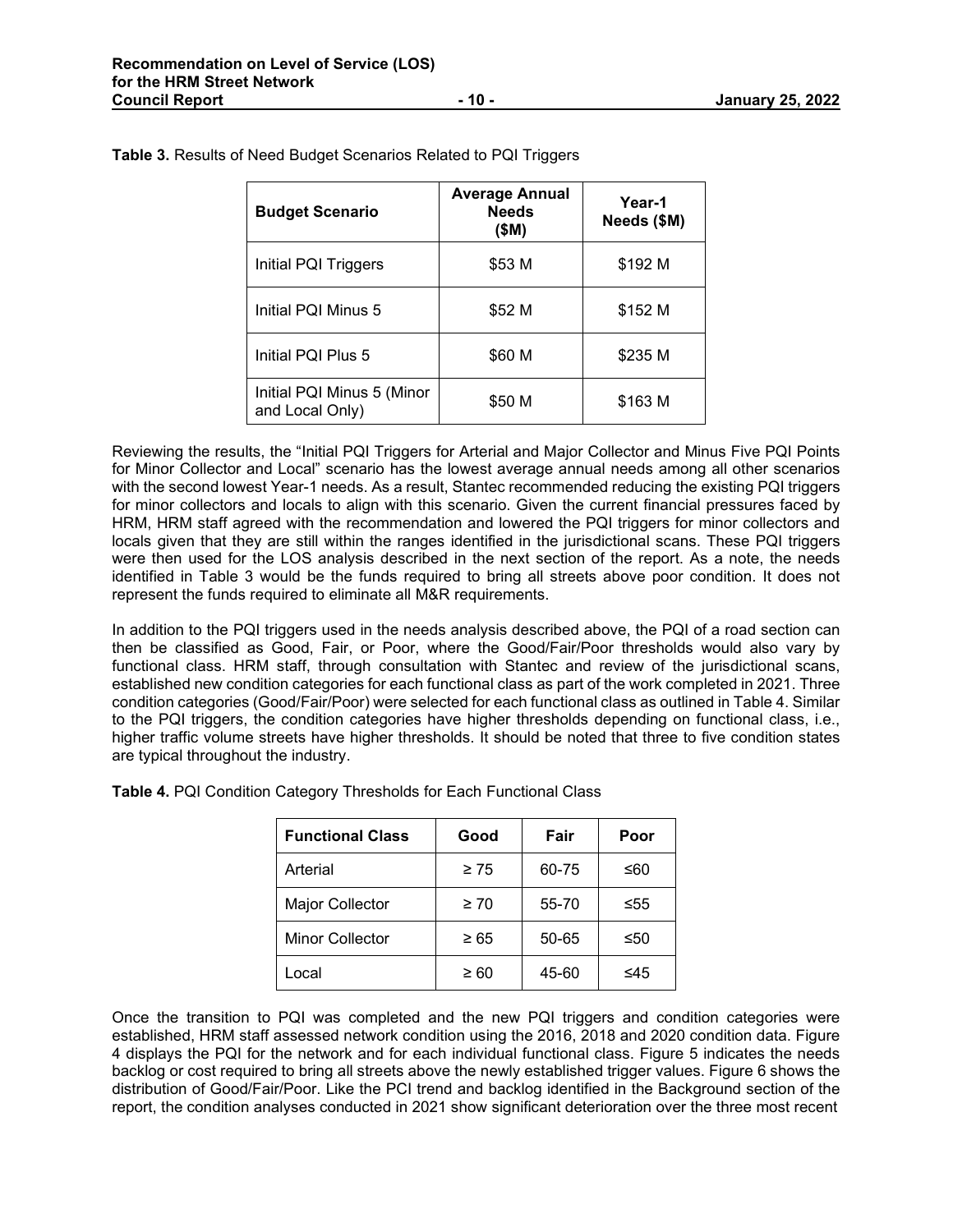data collections and further reinforce the pavement funding shortfall estimated since 2015. In addition, the percentage of the network considered in good condition dropped significantly from 2016 to 2020, and the backlog nearly doubled.



**Figure 4.** Pavement Quality Index (PQI) for Network and by Functional Class Since 2016



**Figure 5.** Rehabilitation Needs Backlog (Funds Required to Bring all Streets Above Poor Threshold)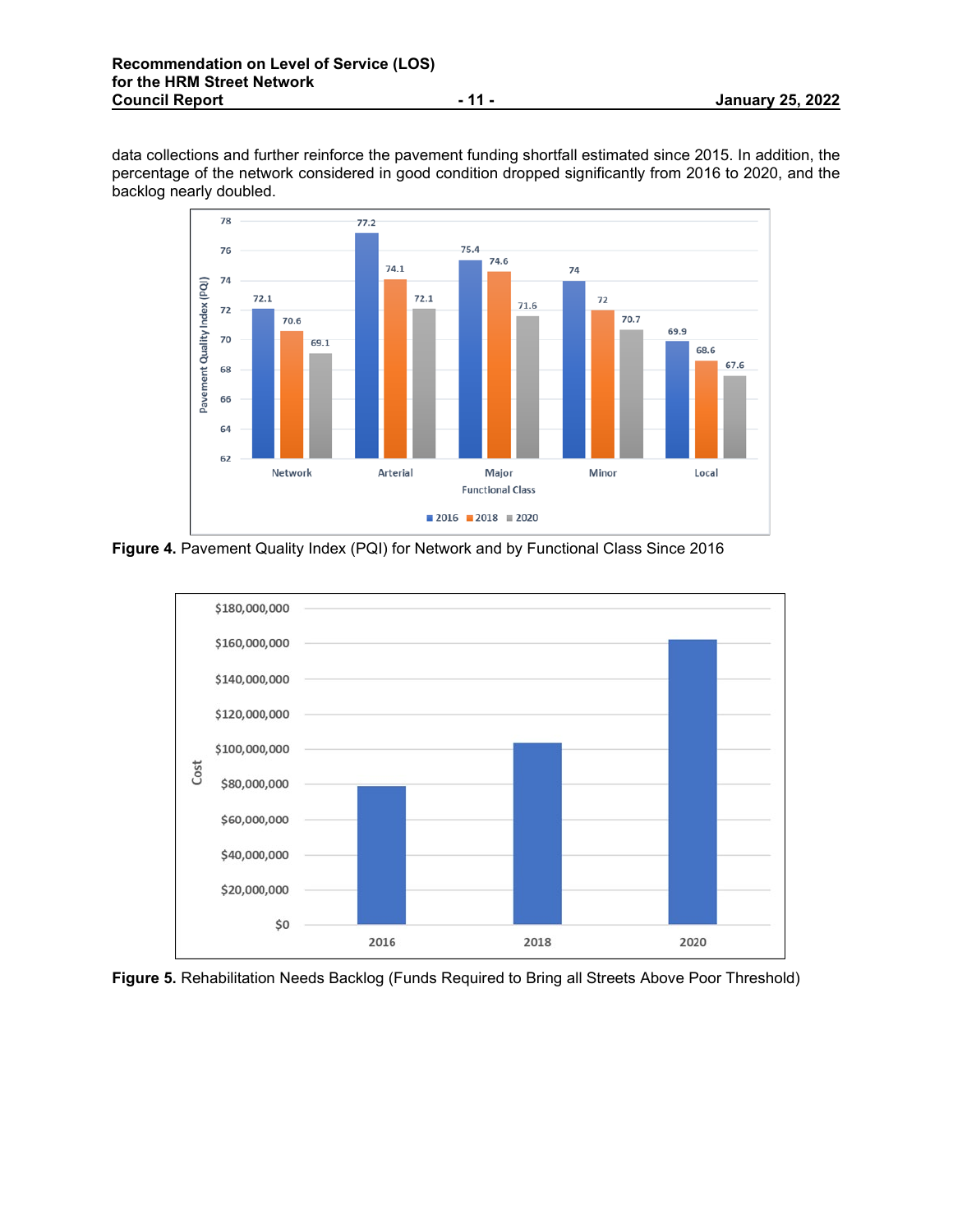

**Figure 6.** Network Condition in Terms of Good / Fair / Poor Distribution

## **Budget and Performance Analysis**

In general, jurisdictions should strive to have manageable needs backlogs and should try to avoid growing the needs backlog as future attempts to stabilize the network condition will be even more cost prohibitive. In addition, delaying necessary state of good repair work also increases road rehabilitation backlogs which generally relate to the following risks:

- Increased operational reactive maintenance requirements (i.e., increased need for pothole repairs).
- Lower customer satisfaction.
- Increased vehicle maintenance costs (frames, suspensions, tires, etc.) of private as well as transit and commercial vehicles.
- Reduced network safety (friction and drainage issues) and reduced accessibility.
- Potential for increased claims and greater liability.
- Potential for health and safety impacts.
- Likelihood that missed opportunities to perform minor maintenance and rehabilitation will result in a greater volume of major rehabilitation needs along with higher cost repairs.
- Likelihood that more intrusive rehabilitation requirements increase road disruption.

With historical backlogs continuing to increase and Year-1 needs already unfeasible to address, HRM Staff believe the newly selected LOS should help stabilize the network over the 10-year analysis period (i.e., funding requirements should maintain the network average PQI and needs backlog near the 2020 condition levels (i.e., network average PQI = 69.1, needs backlog 15.1% of network lane-kilometers). In addition, increasing the percentage of streets in good condition should also be considered a target.

Using the newly established PQI triggers and condition categories, Stantec then completed budget and performance LOS analyses using a variety of scenarios. The following analysis parameters were used:

- Programming and Economic Analysis Period: 10 years (base year is 2021)
- Inflation Rate: 0% (i.e., analysis based on present day costs)
- Discount Rate: 0% (i.e., constant dollars approach used for the M&R analysis, therefore, the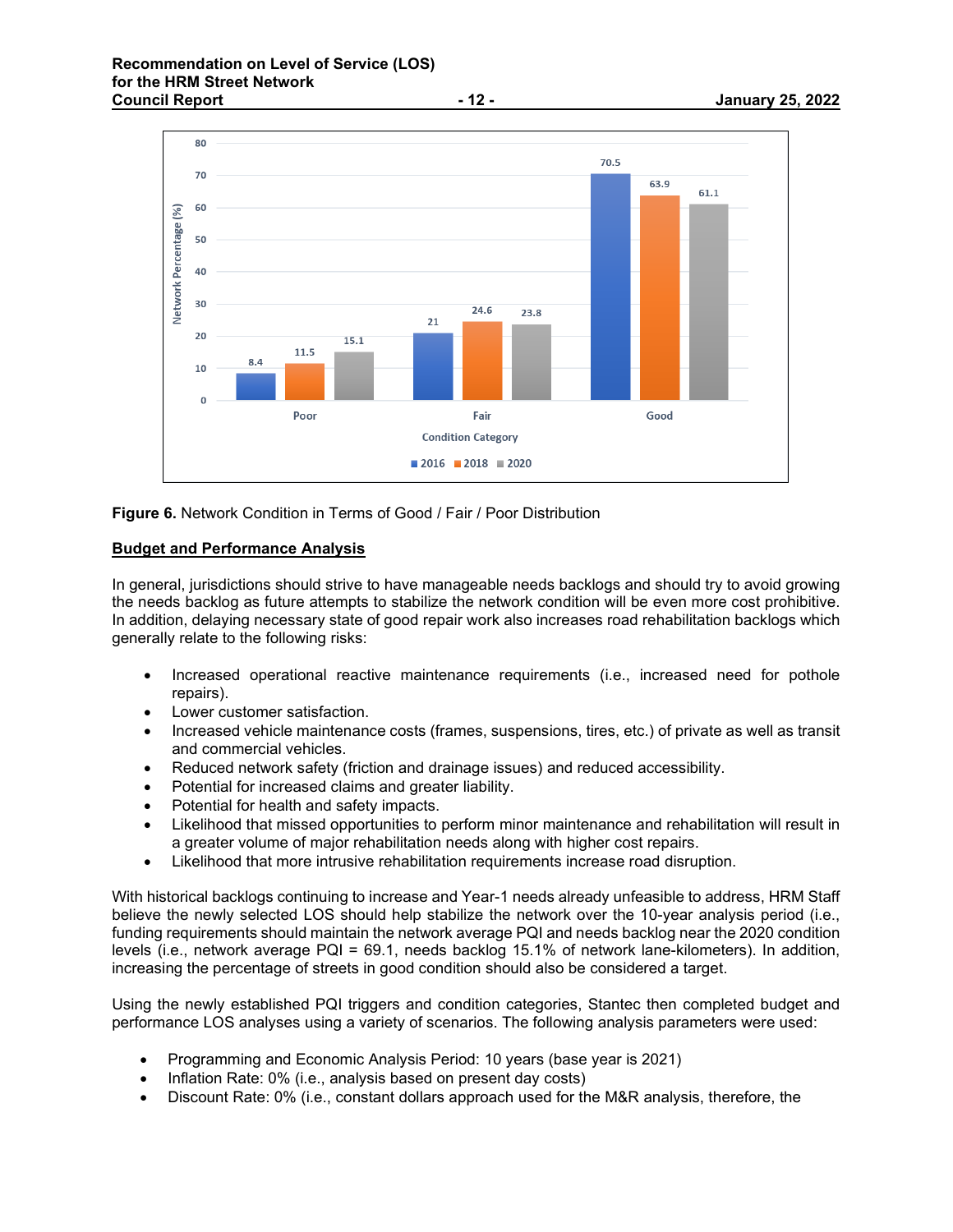interest rate used to estimate the present worth of future costs and benefits is zero.)

- M&R costs provided by HRM (2020/21 Unit Rates)
- Engineering Factor of 1 (i.e., no increase in funding due to additional assets or engineering costs)

The scenarios considered in the study included the following:

- Budget based scenario (base-level funding).
- Maintain current network average PQI (PQI = 69.1).
- Maintain the current network average PQI plus 3 (PQI = 72.1).
- Maintain the current network average PQI minus 3 (PQI = 66.1).
- Maintain a minimum of 67% of the network in good condition with PQI for each functional class greater or equal to the number shown in Table 4 for the Good category.
- Maintain a minimum of 64% of the network in good condition with PQI for each functional class greater or equal to the number shown in Table 4 for the Good category.
- Maintain a minimum of 70% of the network in good condition with PQI for each functional class greater or equal to the number shown in Table 4 for the Good category.
- Maintain a maximum of 5% of the network in poor condition with PQI for each functional class less or equal to the number shown in Table 4 for the Poor category.
- Maintain a maximum of 10% of the network in poor condition with PQI for each functional class less or equal to the number shown in Table 4 for the Poor category.
- Maintain a maximum of 15% of the network in poor condition with PQI for each functional class less or equal to the number shown in Table 4 for the Poor category.

The base-level funding budget scenario utilized the funding parameters identified in Table 5 (see below). These values were the base levels provided for the Street Recapitalization Account in the 2022/23 Draft four-year budget and conveyed to 2030 as a baseline. As shown in Table 5, the funds attributed to pavement M&R are 60% of the total spend, given that 40% of the funds are spent on other items such as curb, traffic calming etc. (as noted above and discussed later in this report). Funding displayed for 2021 is the actual pavement spend given that the construction season is nearly completed.

| Year | <b>Street Recap</b><br><b>Funding Proposed</b> | <b>Funds Attributed to</b><br>Pavement (60%) |
|------|------------------------------------------------|----------------------------------------------|
| 2021 |                                                | \$21,905,720*                                |
| 2022 | \$32,000,000                                   | \$19,200,000                                 |
| 2023 | \$33,000,000                                   | \$19,800,000                                 |
| 2024 | \$33,000,000                                   | \$19,800,000                                 |
| 2025 | \$33,000,000                                   | \$19,800,000                                 |
| 2026 | \$33,000,000                                   | \$19,800,000                                 |
| 2027 | \$33,000,000                                   | \$19,800,000                                 |
| 2028 | \$33,000,000                                   | \$19,800,000                                 |
| 2029 | \$33,000,000                                   | \$19,800,000                                 |
| 2030 | \$33,000,000                                   | \$19,800,000                                 |

**Table 5.** Budget Based Scenario (Base-Level Funding)

\*Estimated funds spent on Pavement in 2021

The Maintain current PQI scenario was selected considering some municipal agencies as identified in the jurisdictional scans select this as their LOS. From there, it was decided to select plus/minus three as a sensitivity analysis to determine the impacts of raising and lowering the network average. As opposed to the sensitivity analysis performed for the PQI triggers where plus/minus five was selected, plus/minus three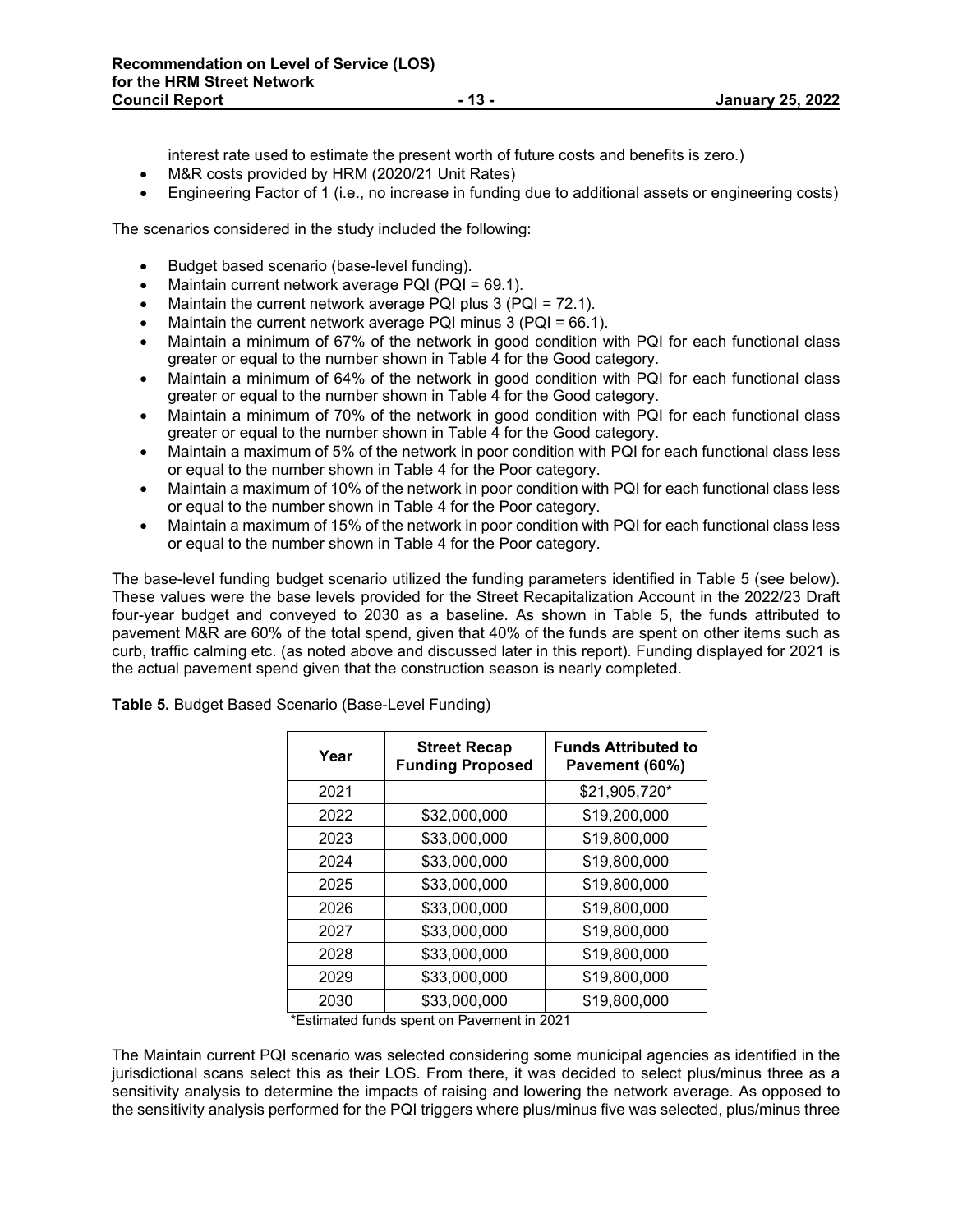was selected for reviewing impacts to the overall network average. In the case of the network average, a three percent change in condition can significantly impact funding requirements and seemed reasonable as a starting point for the sensitivity analysis.

The Maintain % Good scenarios were established based on the jurisdictional reviews. Some agencies strive to maintain two thirds or 67% of their network in good condition. Therefore 67% was selected as a starting point and plus/minus three was selected for sensitivity analysis. For the % Poor scenarios, the intent was to determine the effect of maintaining minimal backlog throughout the network. It is important to note that maintaining a percentage of the network in good condition does not control the LOS percentage for the other two condition categories (i.e., fair and poor), and similarly maintaining a percentage of the network in poor condition does not control the fair and good categories.

Table 6 and Figure 7 summarize the results of all 10 budget scenarios. As mentioned above, note the following for comparison purposes:

- Network average PQI in 2020 was 69.1.
- Needs backlog in 2020 was estimated at 15.1% of the network lane-kilometers (i.e., the PQI of approximately 588 lane-kilometers (15.1% of 3897) of street were below the PQI triggers).
- 61% of the network was in good condition in 2020 (70% in 2016).

| <b>Budget</b><br><b>Scenario</b>          | Average<br><b>Annual Budget</b><br>Needs (\$M)* | Year-1<br><b>Needs</b><br>$$M)^*$ | <b>Needs Backlog</b><br>at Year 10 (%<br>Lane-Kms) | PQI at<br>Year<br>10 | Average<br>% Good | % Good<br>at Year 10 |
|-------------------------------------------|-------------------------------------------------|-----------------------------------|----------------------------------------------------|----------------------|-------------------|----------------------|
| Base Level<br>Funding                     | 20                                              | 22                                | 40                                                 | 56.0                 |                   |                      |
| Maintain<br><b>Current PQI</b>            | 42                                              | 61                                | 16                                                 | 69.1                 |                   |                      |
| Maintain<br><b>Current PQI</b><br>Minus 3 | 36                                              | $**$                              | 22                                                 | 66.1                 |                   |                      |
| Maintain<br><b>Current PQI</b><br>Plus 3  | 48                                              | 103                               | 11                                                 | 72.1                 |                   |                      |
| 67% Good                                  | 38                                              | 69                                | 15                                                 | 67.5                 | 67                | 65.4                 |
| 64% Good                                  | 36                                              | 51                                | 18                                                 | 66.6                 | 64                | 62.7                 |
| 70% Good                                  | 41                                              | 90                                | 13                                                 | 68.7                 | 70                | 67.4                 |
| 5% Poor                                   | 45                                              | 114                               | 5                                                  | 71.4                 | 65                | 66.9                 |
| 10% Poor                                  | 39                                              | 57                                | 10                                                 | 69.1                 | 60                | 62.9                 |
| 15% Poor                                  | 34                                              | 20                                | 15                                                 | 66.7                 | 55                | 58.4                 |

**Table 6.** LOS Scenarios Results Comparisons

\*Funds are for Pavement M&R only

\*\*Year-1 funds not required as PQI below actual value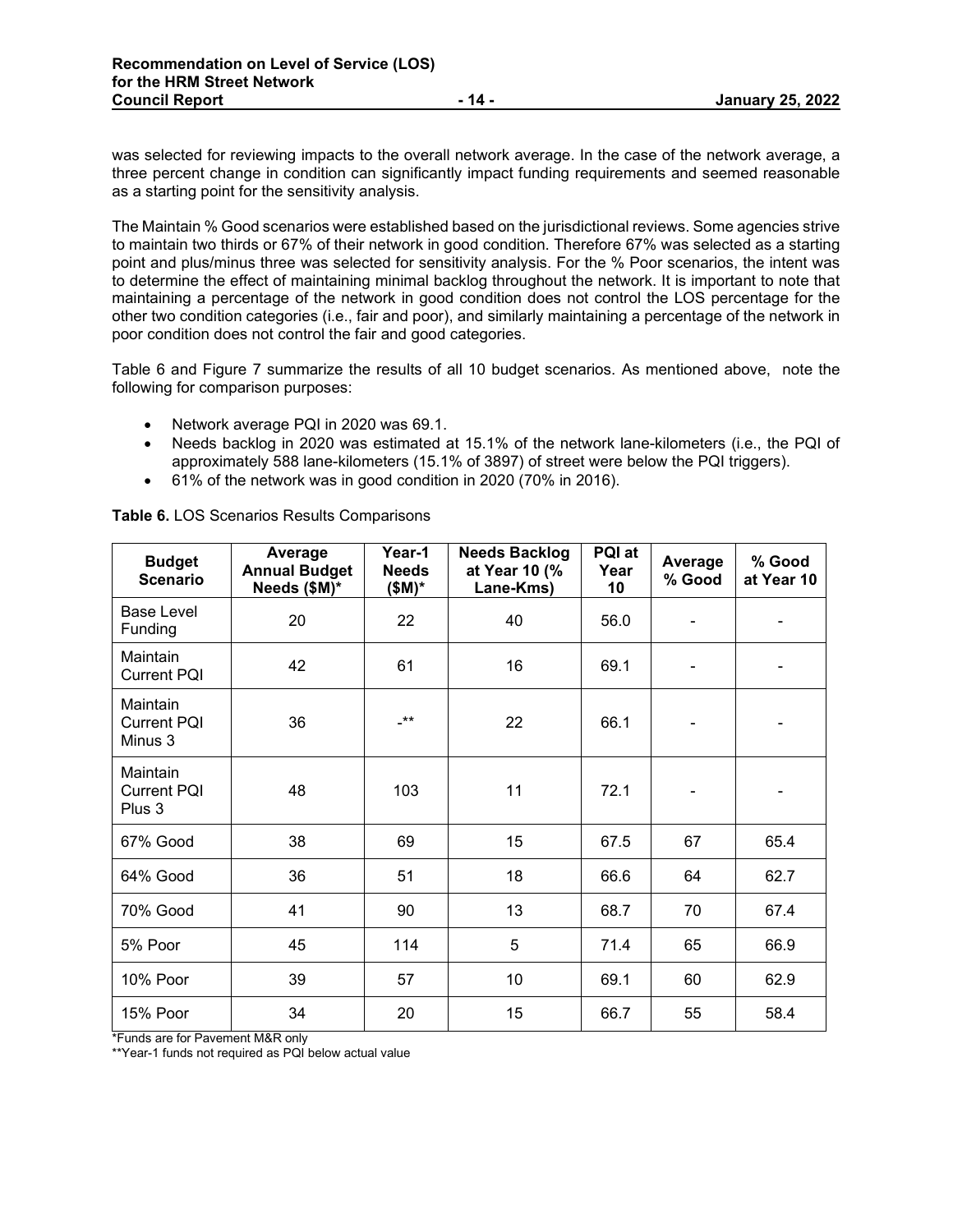

**Figure 7.** LOS Scenarios PQI Summary Comparisons

As shown in the results comparisons, the base level funding scenario results in a significant decline to the network average PQI (69.1 in 2020 to 56 in 2030) and significant increase to the needs backlog (15.1% in 2020 to 40% in 2030) over the 10-year analysis period. As a result, HRM staff would not recommend the current baseline funding scenario.

Two of the proposed LOS scenarios that maintain or reduce the needs backlog, maintain the network average PQI near the 2020 level, maintain a larger percentage of the network in good condition, and have both Year-1 and average funding needs that appear reasonable include:

- Maintain current network average PQI (69.1).
- Maintain 67% of the network in good condition.

As mentioned earlier, these LOS scenarios align with LOS used by other jurisdictions. However, selecting an LOS based on performance of the various functional classes (e.g., % Good or % Poor) allows for maintaining differing conditions for the various functional classes. As a result, streets such as arterials with higher traffic volumes can be maintained at a higher threshold than lower volume locals. A budget scenario based on maintaining a network average PQI does not allow for the differentiation by functional class.

Based on Stantec's observations and discussions with HRM staff, they provided the following key recommendations regarding LOS:

- Reduce the PQI Triggers as outlined in Table 2.
- Use 67% Good as an annual LOS target for M&R analysis.
- Invest a minimum of \$40M annually on pavement rehabilitation as soon as feasible.
- Detailed constrained funding and cash flow analysis should be performed in the future to practically align the new LOS target against HRM budget, resources, and other organizational constraints, and recommend changes to existing business processes and recommend new business processes.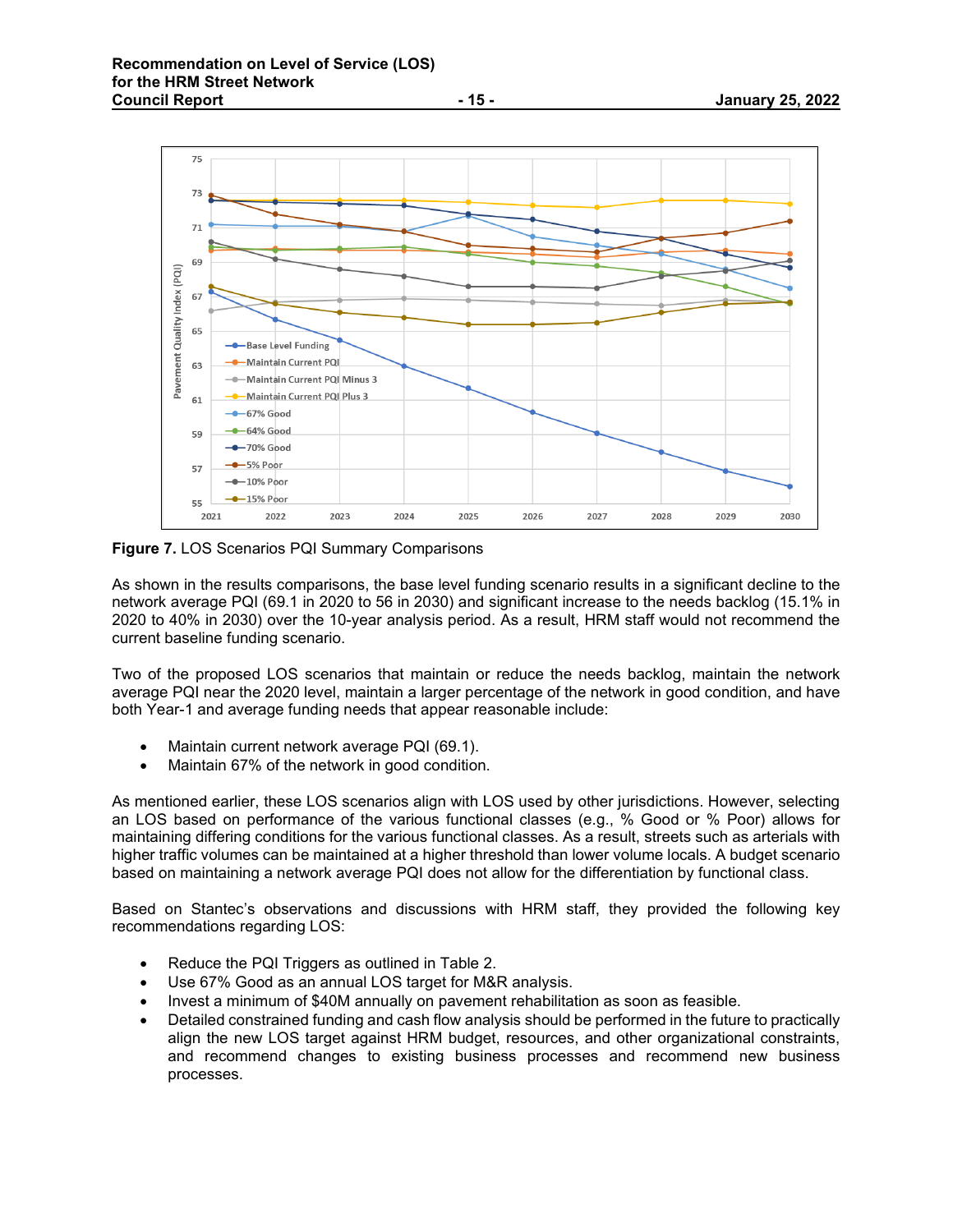• Long term investment planning effects of different funding constraints needs to be analyzed using a 25-year analysis period.

#### **HRM Staff LOS Recommendation and Proposed Funding Scenario**

HRM staff agree with Stantec's recommendation that maintaining 67% Good as an annual LOS target for M&R analysis will help stabilize the network long term.

However, due to the historical backlog, the resulting Year-1 needs for all LOS scenarios including 67% Good, are significantly higher than the actual HRM budget spending for pavements in 2021 and the proposed spending for 2022. It is also important to note that the proposed Year-1 needs are significantly more than what HRM staff could currently design, tender and manage in a given year, and that the construction industry would likely be required to prepare in advance to construct such a program. HRM would have to increase staffing resources to plan, design and deliver such a large program. The construction industry would also likely have to increase resources or would be required to prepare in advance. In addition, with many other budget pressures, HRM Finance will require time to potentially align available funding to the proposed LOS need.

As a result, HRM staff performed a second Budget Based Scenario with the actual 2021 budget spend on pavement, proposed 2022 Workplan, and future budgets that allow both HRM and the construction industry to gradually increase resources, plan funding strategies, and over the course of the 10-year period aligns with the recommended LOS. In accordance with the other scenarios described previously, the funding requirements proposed below are for Pavement M&R only, and do not include inflation. They are based on present day costs. The funding scenario is displayed in Table 7 with results provided in Table 8 and Figure 8. Figure 8 also includes the measured values for 2016, 2018 and 2020 for comparison with the predicted outer year values. Note that the results for the funding scenario are also based on the condition categories described in Table 4.

| Year | <b>Funds Attributed to</b><br><b>Pavement M&amp;R</b> |
|------|-------------------------------------------------------|
| 2021 | \$21,905,720*                                         |
| 2022 | \$22,770,000**                                        |
| 2023 | \$35,000,000                                          |
| 2024 | \$40,000,000                                          |
| 2025 | \$45,000,000                                          |
| 2026 | \$45,000,000                                          |
| 2027 | \$45,000,000                                          |
| 2028 | \$50,000,000                                          |
| 2029 | \$50,000,000                                          |
| 2030 | \$55,000,000                                          |

**Table 7.** Proposed Budget Based Scenario

\*Estimated funds spent on Pavement in 2021

\*\*Estimated funds to be spent on Pavement in 2022 based on current workplan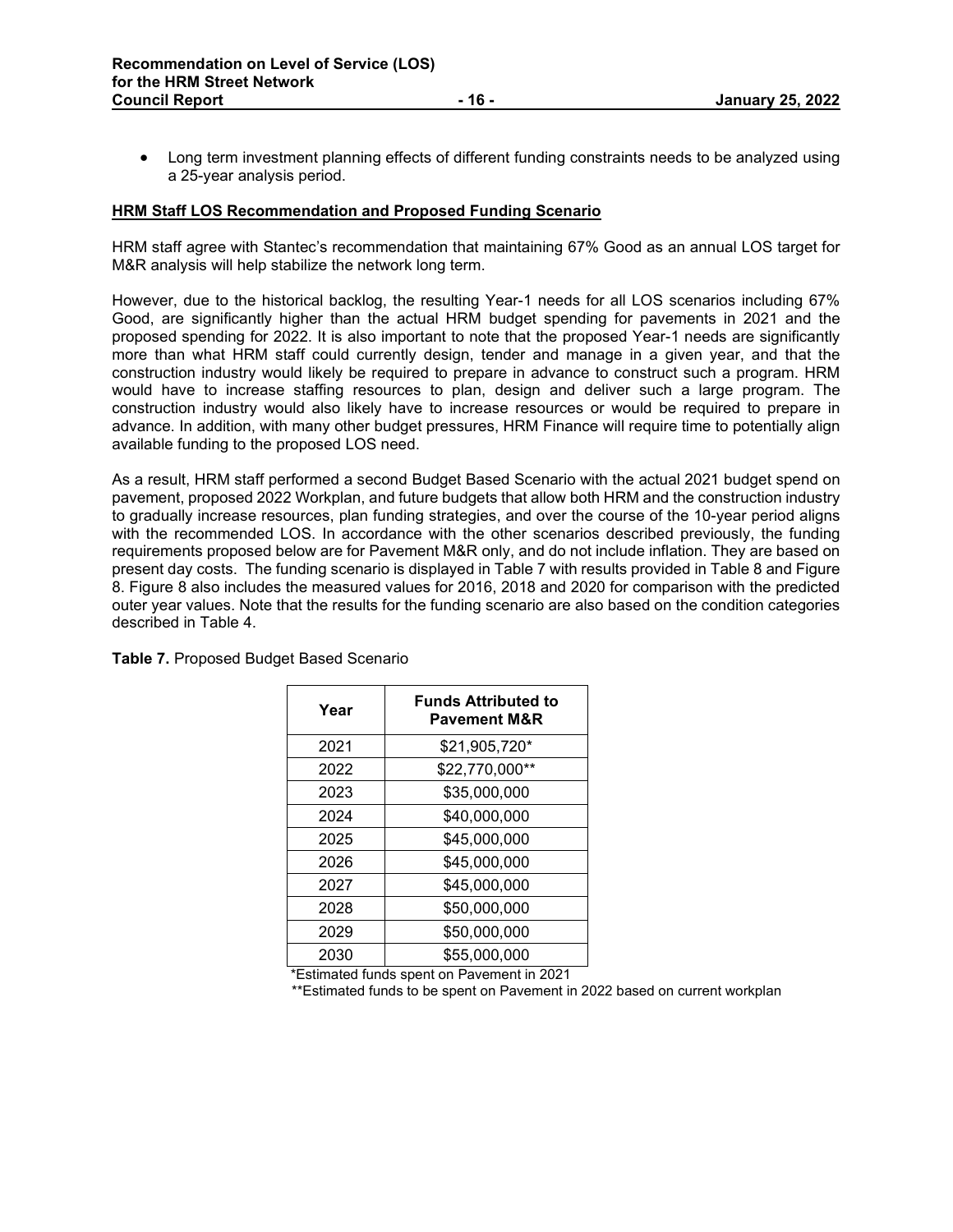| <b>Budget</b><br><b>Scenario</b> | Average<br>Annual<br><b>Budget Needs</b><br>(\$M)* | Year-1<br><b>Needs</b><br>(\$M)* | <b>Needs</b><br><b>Backlog at</b><br>Year 10 (%<br>Lane-Kms) | PQI at<br>Year 10 | Average<br>% Good | % Good<br>at Year 10 |
|----------------------------------|----------------------------------------------------|----------------------------------|--------------------------------------------------------------|-------------------|-------------------|----------------------|
| Recommended<br>Funding           | 41                                                 | 22<br>(Current)                  | 15.4                                                         | 69.9              | 56.9              | 66.9                 |

**Table 8.** Recommended Proposed Funding Scenario Performance Results



#### **Figure 8.** % Good and PQI Trend for Proposed Funding Scenario

Based on this scenario, due to the historical backlog and under funding in 2021 and 2022, the PQI continues to decrease, and backlog increases in the short term, however as funding ramps up in future years, the PQI returns to 2020 levels and the backlog also decreases to 2020 levels by 2030.

Therefore, HRM staff recommend the selection of maintain a minimum of 67% of the network in good condition with PQI for each functional class greater or equal to the number shown in Table 4 for the Good category as an LOS, with understanding that due to historical backlog, this may not be achieved until 2030. At that time, HRM may wish to alter the LOS. In the interim, the pavement funding scenario outlined in Table 7 will potentially achieve the LOS by 2030. It is important to note that due to the continued short-term decline in network condition, the need for operational reactive maintenance may also increase in the short term.

Historically, HRM's pavement management strategy included trying to prevent good and fair streets from declining into the poor category, while also selecting poor streets (blended strategy), especially as part of integration projects with partners such as Halifax Water. In line with the new proposed LOS (67% Good), it is likely that the focus will be on improving the number of good streets in the network. Therefore, similar to historical practice, project selection may include addressing more fair and good streets and maintaining them or bringing them into the good category using lower cost rehabilitation treatments, while reconstructing some poor streets, particularly where there is an opportunity for integration. For example, there are roads in poor condition that may require reconstruction, however, in the interim, they will continue to deteriorate and be maintained through reactive activities such as critical interim repairs, localized pothole filling, crack sealing and patching.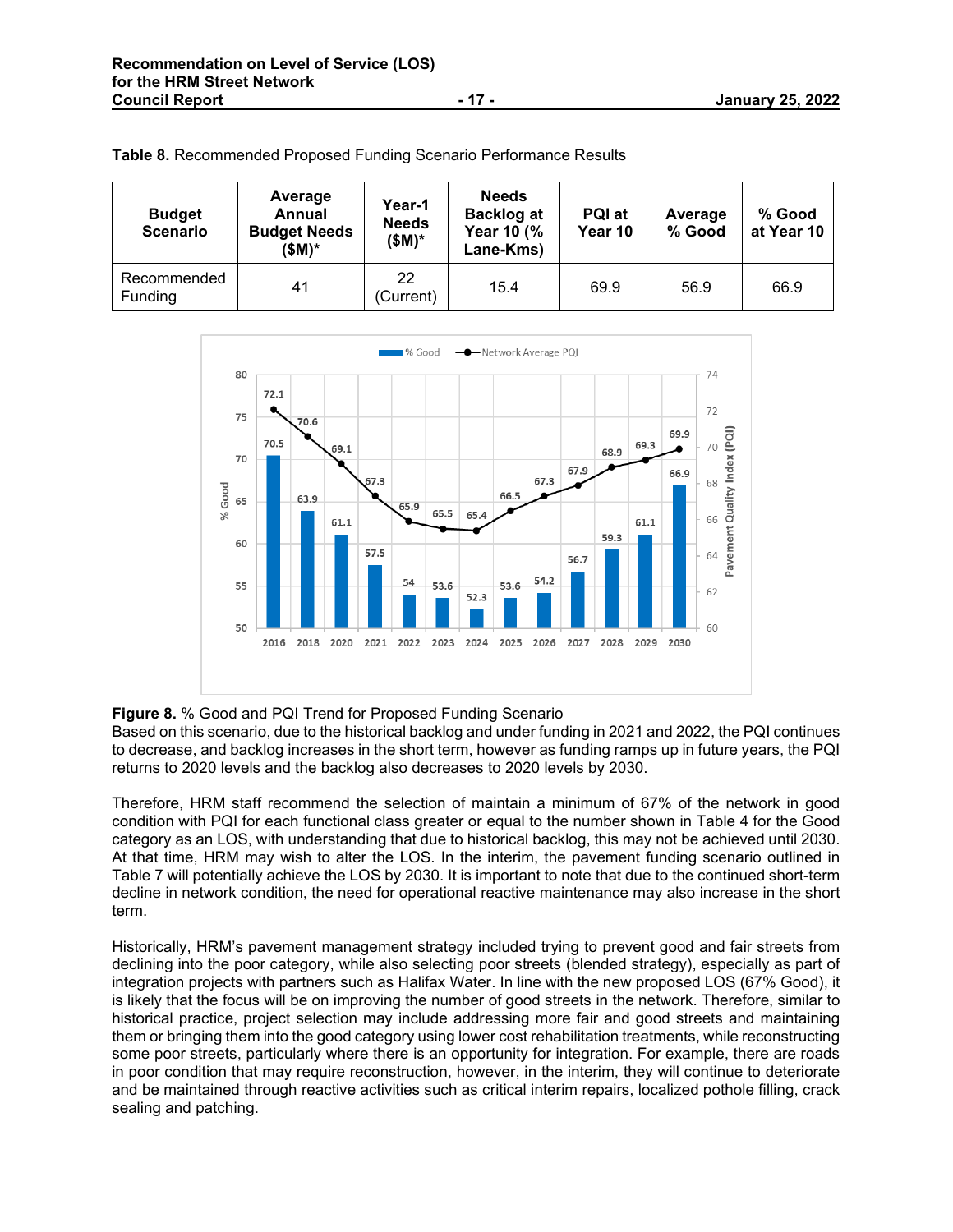As discussed above, the optimization analysis conducted using HPMA develops a cost-effective rehabilitation program, however it does not have the ability to assess intangible factors such as disruption/congestion, integration opportunities/conflicts, flooding/icing problems, potential complete streets impacts or as mentioned in the Background, funding allocation based on District backlog. In terms of rehabilitation program selection, given that engineering judgement is still considered one of the most used optimization techniques, HRM staff believe that utilizing HPMA as a tool to establish a baseline optimized program, followed by the implementation of engineering judgement to refine the program based on additional factors is the best approach. It will allow for HRM staff to integrate with both internal and external stakeholders which produces many intangible benefits and can result in multi-asset optimization. HRM staff are planning to work with Stantec on developing a manual intervention module in HPMA to incorporate ground truth and engineering judgement to the HPMA recommended capital program to align and coordinate it with multi-asset multi-year capital programs. As part of this work, HRM staff are also looking to conduct a comprehensive budget and performance LOS analysis for comparing the impacts of program selection including intangible factors versus not including them. This analysis will be completed over the next two years.

In regard to District allocation, HRM staff conducted an M&R analysis where they utilized proposed District allocated funds, set budget constraints for each district, and ran optimization scenarios for each district individually. The results from each District were then summed to determine percent good and percent poor for the overall network. These results were then compared to the analysis conducted for the budget-based scenario described above, where the optimization analysis was conducted by allocating funds on the overall network and not by individual District. The results provided in Figure 9 indicate that optimizing by District with allocated funds provides similar results to optimizing the entire network when comparing %Good and %Poor for years 2021 and 2022. The District allocated analysis results in slightly lower %Good, but also slightly lower %Poor.

Therefore, staff recommend Council approve the use of District allocation based on District backlog as part of the rehabilitation program selection procedure at this time. As additional data is collected, staff will monitor measured versus predicted performance, conduct further analysis on the use of manual intervention and reassess optimization techniques over the next two years.



**Figure 9.** %Good / %Poor Comparison for Full Network vs Individual District Optimization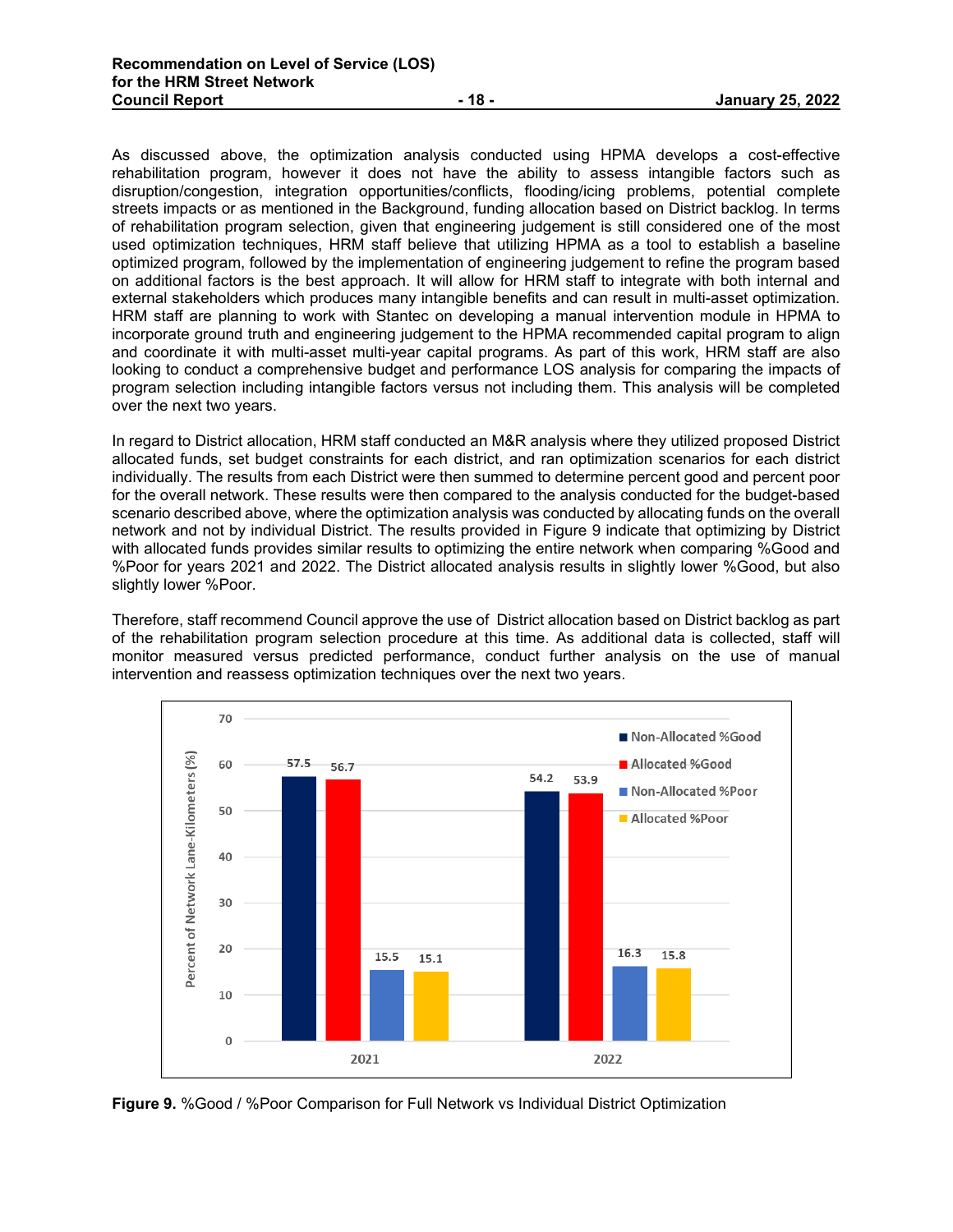## **Additional Funding Impacts on the Street Recapitalization Account**

The Street Recapitalization Account is the account that funds HRM capital street rehabilitation projects. In addition to street rehabilitation, the account also funds complete streets elements such as curb, integrated traffic calming measures (bump outs or speed humps/tables), sidewalk spot repairs, pedestrian ramps, tactile plates, landscaping elements, etc. The account also funds preventative maintenance initiatives such as crack sealing and street planer patching along with items such as staff resources tied to capital, studies, designs, investigations, surveys, and pavement condition data collection.

HRM staff reviewed the Street Recapitalization Account in detail for 2014/2015 (pre-IMP) and for 2019/2020 (post-IMP), and calculated the percentage of funds not attributed directly to pavement rehabilitation activities. The average percentage from 2014/2015 was determined to be approximately 32% and increased to an average of 41% for 2019/2020. Based on initial review of the 2022 proposed Capital Program, this value may increase to 44%.

As described above, the analyses performed using HPMA are based solely on associated pavement needs, and do not include any additional assets or items described above. The associated costs in HPMA are for pavement maintenance and rehabilitation (M&R) only. Pavement M&R treatments currently utilized in HPMA include surface treatments (e.g., microsurfacing, thin overlay), overlay, mill and overlay, partial depth recycling, full depth recycling and partial/full depth reconstruction. Crack sealing and street planer patching are critical preventative maintenance initiatives but are currently not included in the HPMA decision trees; however, all deterioration models within HPMA have been refined using street condition data where these activities have generally occurred. Note that operational maintenance requirements such as reactive pothole repair and surface patching are not funded by the Street Recapitalization Account.

The HPMA analyses and network funding requirements reviewed above are therefore based solely on pavement M&R costs for treatments incorporated in the decision trees and do not reflect all other items currently covered by the Street Recapitalization Account.

One of the measures that can be implemented to help maintain pavement condition but reduce potential Street Recapitalization costs is to implement more surface treatments and light rehabilitation activities without adding all complete streets elements (holding strategy). For example, in certain instances, a street may receive a microsurfacing or mill and overlay, but no curb renewal if flooding is not a concern. The curb renewal would be implemented at a later date when the pavement is receiving a more intrusive rehabilitation strategy (e.g., partial reconstruction). As a result, more lane kilometers of pavement can be rehabilitated at a lower cost. Based on this, the intent would be to perform more surface treatments and light rehabilitations without renewing adjacent assets in certain cases, which could potentially reduce the impact from the 41% or more currently observed. As part of the engineering judgement optimization and work with stakeholders, the decision to hold on rehabilitating or adding additional assets will continue to be discussed as part of the overall integration process with the Integration Committee. If additional assets are considered a priority, they will be added to the program even when the paving strategy is minimal. However, if the complete streets elements are not necessarily a priority, or require multiple years of planning, they will be added in a future year when the paving strategy is more intrusive. Like this, the costs of rehabilitating or adding adjacent assets can be distributed over many years, while pavement condition can potentially be stabilized.

For financial planning purposes, Table 9 and 10 below outline the potential Street Recapitalization Account Funding required based on the recommended LOS funding scenario for pavement rehabilitation and impacts due to the additional items outlined above. For years 2021 and 2022, the funds are based on estimated pavement spend for actual projects. For years 2023 to 2030, Table 9 utilizes an impact of 41% while Table 10 displays the impacts for 30% spending on additional assets. 30% was selected as this aligns closely to historical impacts. Like Table 7, these values are based on present day costs. Based on the recommended funding for pavement M&R, the yearly investment in Street Recapitalization can be reduced by \$10 to 15 million by reducing impacts of adjacent assets.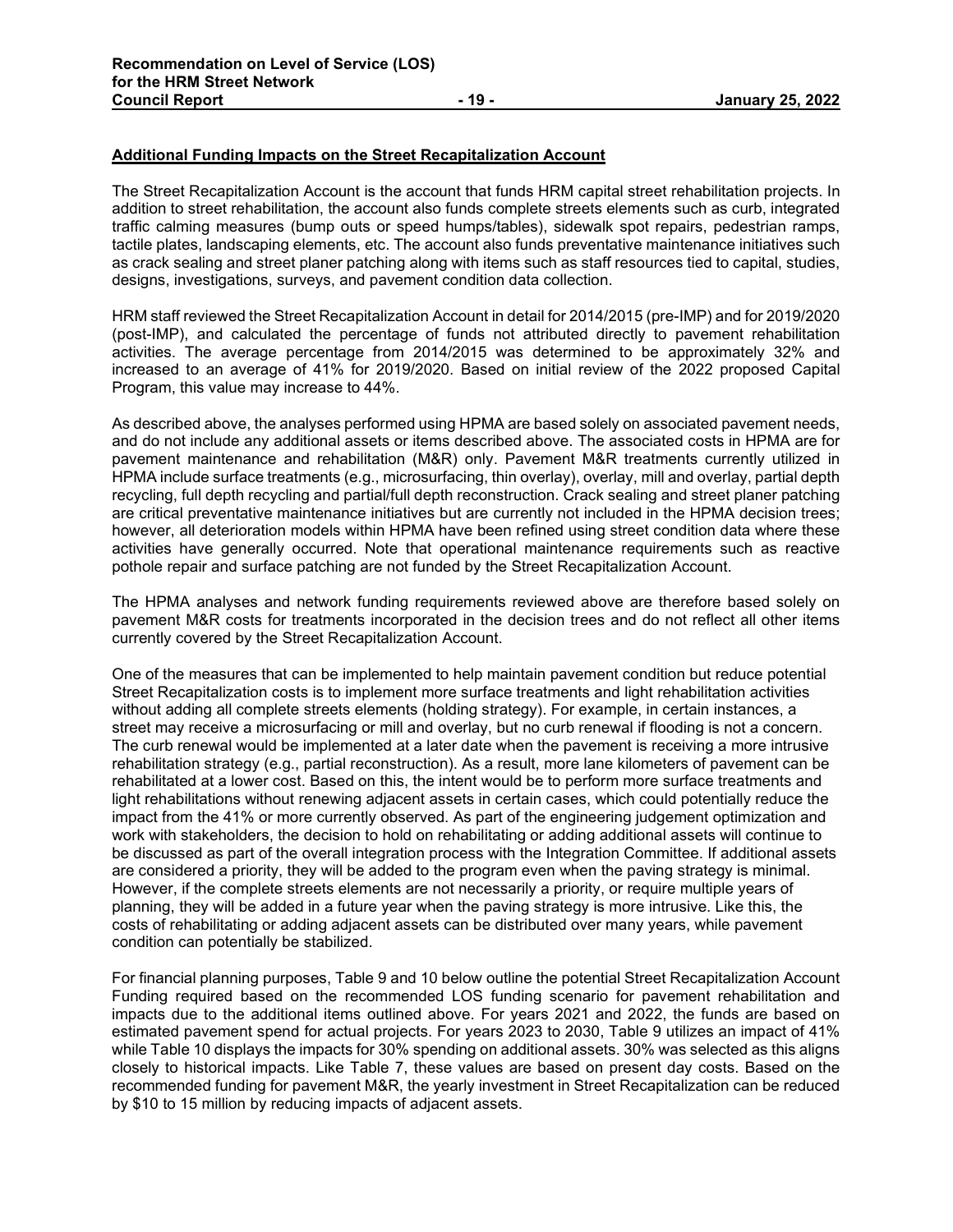**Table 9.** Potential Street Recapitalization Account Funding Required to Achieve Pavement LOS with 41% Funds Attributed to Other Assets

| Year | <b>Funds Attributed to</b><br>Pavement (59%) | <b>Street Recap Funding</b><br><b>Proposed</b> |
|------|----------------------------------------------|------------------------------------------------|
| 2021 | \$21,905,720*                                |                                                |
| 2022 | \$22,770,000**                               |                                                |
| 2023 | \$35,000,000                                 | \$59,322,034                                   |
| 2024 | \$40,000,000                                 | \$67,796,610                                   |
| 2025 | \$45,000,000                                 | \$76,271,186                                   |
| 2026 | \$45,000,000                                 | \$76,271,186                                   |
| 2027 | \$45,000,000                                 | \$76,271,186                                   |
| 2028 | \$50,000,000                                 | \$84,745,763                                   |
| 2029 | \$50,000,000                                 | \$84,745,763                                   |
| 2030 | \$55,000,000                                 | \$93,220,339                                   |

\*Estimated funds spent on Pavement in 2021

\*\*Estimated funds to be spent on Pavement in 2022 based on current workplan

**Table 10.** Potential Street Recapitalization Account Funding Required to Achieve Pavement LOS with 30% Funds Attributed to Other Assets

| Year | <b>Funds Attributed to</b><br>Pavement (70%) | <b>Street Recap</b><br><b>Funding Proposed</b> |
|------|----------------------------------------------|------------------------------------------------|
| 2021 | \$21,905,720*                                |                                                |
| 2022 | \$22,770,000**                               |                                                |
| 2023 | \$35,000,000                                 | \$50,000,000                                   |
| 2024 | \$40,000,000                                 | \$57,142,857                                   |
| 2025 | \$45,000,000                                 | \$64,285,714                                   |
| 2026 | \$45,000,000                                 | \$64,285,714                                   |
| 2027 | \$45,000,000                                 | \$64,285,714                                   |
| 2028 | \$50,000,000                                 | \$71,428,571                                   |
| 2029 | \$50,000,000                                 | \$71,428,571                                   |
| 2030 | \$55,000,000                                 | \$78,571,429                                   |

\*Estimated funds spent on Pavement in 2021

\*\*Estimated funds to be spent on Pavement in 2022 based on current workplan

## **2022 Road Transfer and Development**

It is important to note that the analyses completed in 2021 do not include the proposed increase in roadway network size due to the 2022 Road Transfer or new developments. At this time, the roads/streets in HPMA are only considered to be HRM owned. The 2022 high speed pavement condition data collection will include streets transferred as part of the Road Transfer. Once these streets, along with their condition are included in HPMA, further analyses will be required to determine needs for the larger network. Currently, the estimated increase in network size as part of the Road Transfer is eight percent. In addition, HRM typically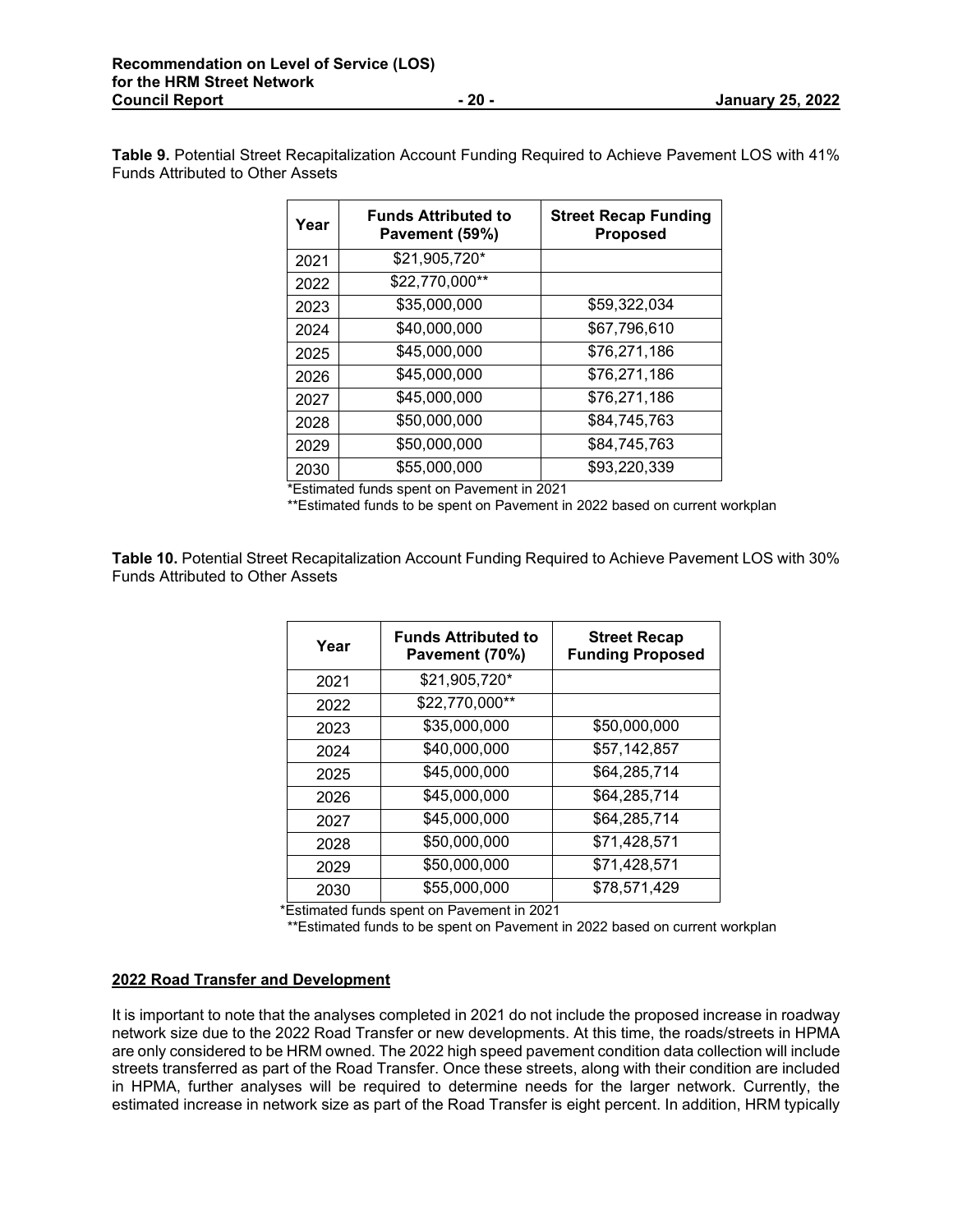accepts 10 to 20 lane-kilometers of new streets on average yearly through development. One key difference between roads obtained through development as opposed to Road Transfer, is that the newly developed streets should be designed to the latest edition of the Municipal Design Guidelines. Therefore, many or all complete streets elements should already be in place. In the case of Road Transfer streets, funds will be required to maintain the pavement, but near-term investments will likely also be required to include some complete streets elements.

## **Next Steps**

HRM staff are continuously working to improve HRM's pavement management processes. Some of the next steps required to continue this improvement and monitor LOS include:

- Develop cash flow analysis to align with the proposed LOS and apply reasonable inflation rates to the various analyses.
- Should Council decide to increase funding allocation for Street Recapitalization, an assessment on staff resourcing will have to be completed with requirements to potentially increase TPW staff for planning, design, and construction.
- Work with industry partners to ensure industry has the capacity to construct more robust capital programs.
- Revisit the analysis once the 2022 Road Transfer is complete and include a 25-year analysis period.
- Continue to work with integration partners both internal and external to find synergies and optimizations with competing programs.
- Look to define LOS targets for other assets such as curb, sidewalk, etc. This will also help establish overall funding requirements for Street Recapitalization.
- Work with industry partners and conduct more research and development to look for innovative methodologies that could help extend pavement life at a minimal cost increase.
- Develop a manual intervention module in HPMA to incorporate ground truth and engineering judgement to the HPMA recommended capital program to align and coordinate it with multi-asset multi-year capital programs and conduct a comprehensive budget and performance LOS analysis for comparing the impacts of program selection.
- Continue to collect pavement condition data and as more data is collected, conduct further refinement of the core data and parameters utilized in HPMA to better refine the analytical capabilities of the software. This will be completed biennially.
- Conduct further budget and performance analyses as parameters are refined, and adjust funding requirements as necessary. This will be completed biennially.
- Where feasible align pavement management planning with climate change mitigation approaches.

## **FINANCIAL IMPLICATIONS**

The financial implications associated with the recommended level of service for maintaining an average of 67% of HRM roads at "good" condition impacts not only the Street Recapitalization capital project account, but also staff compensation for estimated increased program delivery capacity, and a short-term increase likely to be experienced in the road operating repairs and maintenance budget while the network further deteriorates before stabilizing as per Figure 8. An accurate estimate for the required staffing complement increase will be assessed once Regional Council sets the level of service direction and will be incorporated into the 2023/24 operating budget recommendation. The roads state of good repair, which is budgeted at approximately \$3M (cost centres R715, R719, R735, R743) in Transportation & Public Works operating budget for 2022/23, will be assessed as part of the annual business planning process as street condition is only one driver.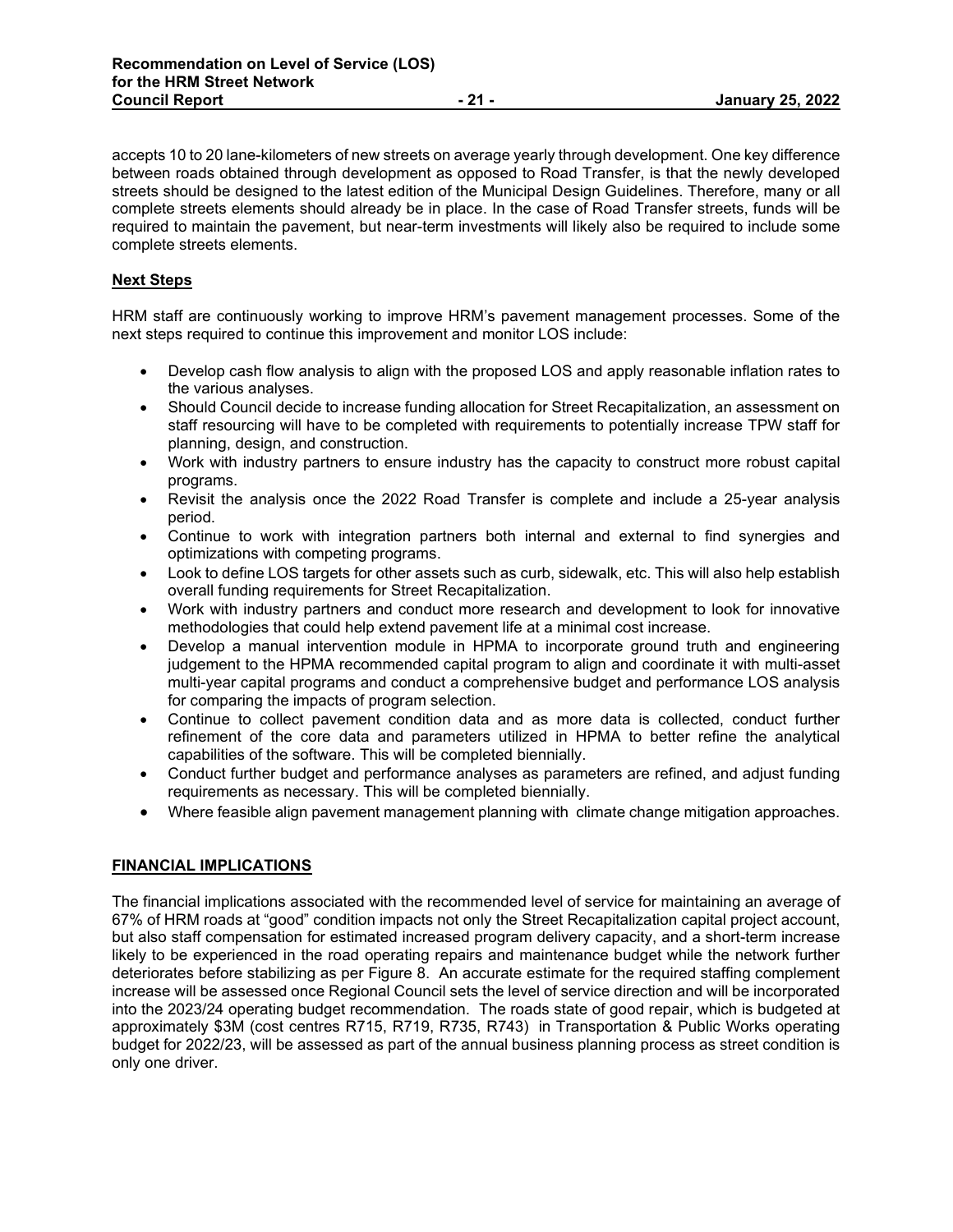The recommended level of service to stabilize the road condition and continue to implement complete streets at a slower progress to minimize cost escalation will require an estimated additional \$72,428,571 over the next four years, as reflected in the table below.

| <b>Street Recapitalization #CR200006</b> | 2022/23    | 2023/24    | 2024/25    | 2025/26    | <b>Total 4Yr</b>           |
|------------------------------------------|------------|------------|------------|------------|----------------------------|
| Current 2022/23 Capital Plan             | 32.000.000 | 33.000.000 | 33.000.000 | 33.000.000 | 131.000.000                |
| Proposed Capital Plan (Table 10)         | 32.000.000 | 50.000.000 | 57,142,857 | 64.285.714 | 203.428.571                |
| <b>Additional Funding Required</b>       |            | 17.000.000 | 24,142,857 |            | 31,285,714   \$ 72,428,571 |

The \$72.4M increase is not currently funded in the 2022/23 multi-year capital plan which was approved December 17, 2021. The November 28, 2021 Budget Committee Fiscal Framework report indicated that there is \$11.5M capital from operating funds presently unallocated to capital projects in anticipation of additional priorities being raised throughout the budget deliberations, including this report. Attributing \$9M annually from those funds would cover half of the \$72.4M variance required. These funds are contingent on Council approving the recommended 5.9% tax increase.

Possible funding options for the first four years of the ten-year stabilization plan include higher capital from operating, increased federal funding from the Canada Community-Building Fund (previously Gas Tax) or other cost sharing, reprioritizing projects within the capital plan, additional debt funding or additional tax increases in 2023/24 and future years.

It is noted that the projected annual budget required for the Street Recapitalization project account in Table 10 is stated in present-day dollars and therefore does not reflect inflationary increases, which is additionally volatile and unpredictable right now due to the pandemic. There is also risk due to the 2022/23 Road Transfer from the Province since the condition data for these roads was not available for this analysis. These two potentially large factors will be assessed and updated biennially to iteratively reflect the accurate investment required to reach the condition target within the ten-year plan.

## **RISK CONSIDERATION**

Research suggests that poorly maintained pavements can result in:

- Increased operational reactive maintenance requirements (e.g., increased need for pothole repairs).
- Lower customer satisfaction.
- Increased vehicle maintenance costs (frames, suspensions, tires, etc.) of private as well as transit and commercial vehicles.
- Reduced network safety (friction and drainage issues) and reduced accessibility.
- Potential for increased claims and greater liability.
- Potential for health and safety impacts.
- Likelihood that missed opportunities to perform minor maintenance and rehabilitation will result in a greater volume of major rehabilitation needs along with higher cost repairs.
- Likelihood that more intrusive rehabilitation requirements increase road disruption.

As a result, further deterioration of the pavement network could result in risks associated with the items listed above. These risks could be related to service delivery, health and safety, reputation and legal.

Another risk that has been identified is industry capacity. The industry is currently experiencing labor shortages in many jurisdictions nationwide. As a result, even with the ability to gradually ramp up resources, the market may have difficulty delivering such a robust program.